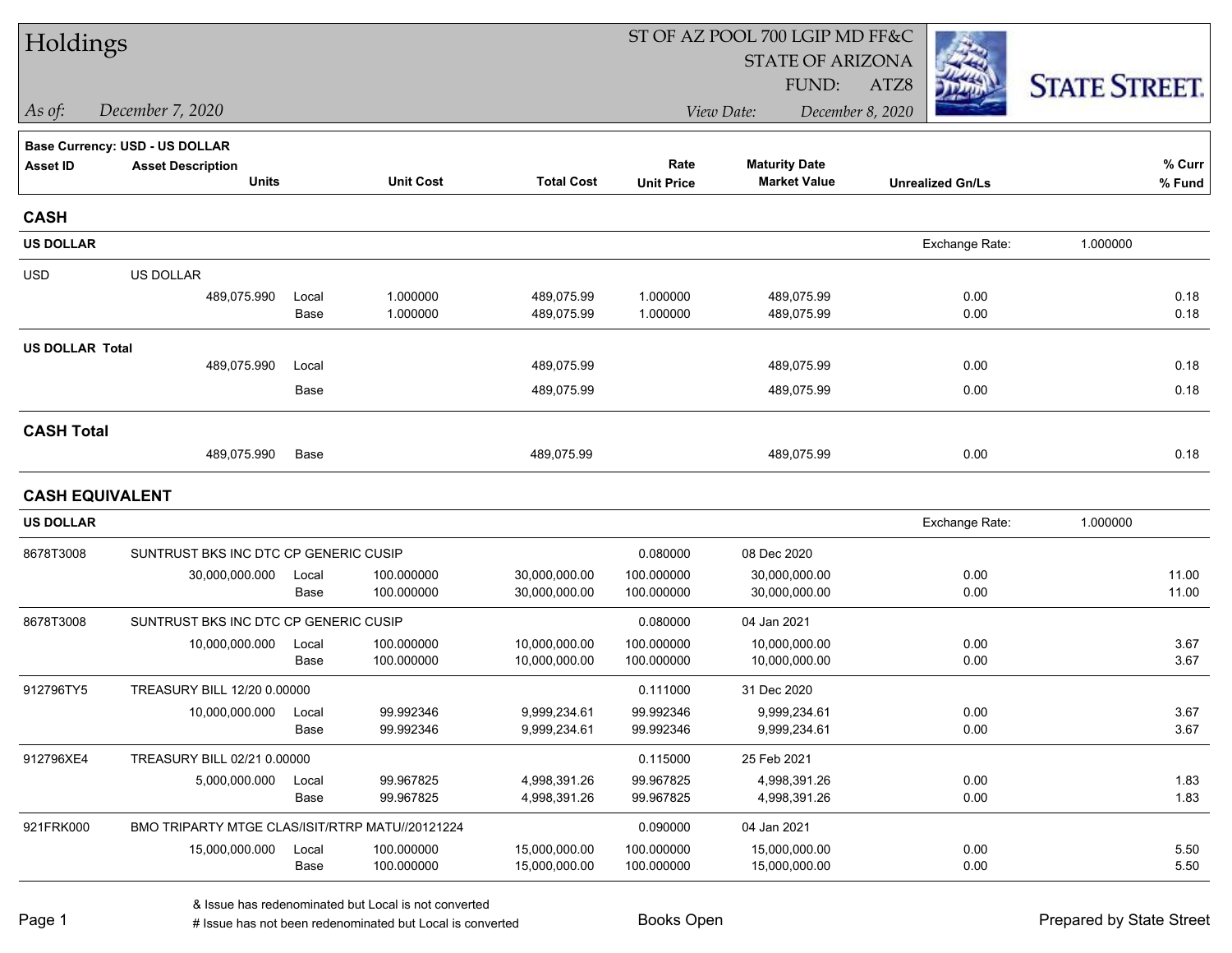|  | <b>Holdings</b> |
|--|-----------------|
|--|-----------------|

#### ST OF AZ POOL 700 LGIP MD FF&C

STATE OF ARIZONA

*As of: View Date: December 8, 2020* FUND:

ATZ8



| December 7, 2020<br>As of: |  |  |
|----------------------------|--|--|
|----------------------------|--|--|

|                        | Base Currency: USD - US DOLLAR                   |             |                  |                   |                   |                      |                         |          |
|------------------------|--------------------------------------------------|-------------|------------------|-------------------|-------------------|----------------------|-------------------------|----------|
| <b>Asset ID</b>        | <b>Asset Description</b>                         |             |                  |                   | Rate              | <b>Maturity Date</b> |                         | % Curr   |
|                        | <b>Units</b>                                     |             | <b>Unit Cost</b> | <b>Total Cost</b> | <b>Unit Price</b> | <b>Market Value</b>  | <b>Unrealized Gn/Ls</b> | % Fund   |
| 926NKW009              | AMHERST PIERPONT 04/15 VAR                       |             |                  |                   | 0.090000          | 09 Dec 2020          |                         |          |
|                        | 10,000,000.000                                   | Local       | 100.000000       | 10,000,000.00     | 100.000000        | 10,000,000.00        | 0.00                    | 3.67     |
|                        |                                                  | <b>Base</b> | 100.000000       | 10,000,000.00     | 100.000000        | 10,000,000.00        | 0.00                    | 3.67     |
| 926NKW009              | AMHERST PIERPONT 04/15 VAR                       |             |                  |                   | 0.090000          | 04 Jan 2021          |                         |          |
|                        | 15,000,000.000                                   | Local       | 100.000000       | 15,000,000.00     | 100.000000        | 15,000,000.00        | 0.00                    | 5.50     |
|                        |                                                  | Base        | 100.000000       | 15,000,000.00     | 100.000000        | 15,000,000.00        | 0.00                    | 5.50     |
| <b>US DOLLAR Total</b> |                                                  |             |                  |                   |                   |                      |                         |          |
|                        | 95,000,000.000                                   | Local       |                  | 94,997,625.87     |                   | 94,997,625.87        | 0.00                    | 34.82    |
|                        |                                                  | <b>Base</b> |                  | 94,997,625.87     |                   | 94,997,625.87        | 0.00                    | 34.82    |
|                        | <b>CASH EQUIVALENT Total</b>                     |             |                  |                   |                   |                      |                         |          |
|                        | 95,000,000.000                                   | Base        |                  | 94,997,625.87     |                   | 94,997,625.87        | 0.00                    | 34.82    |
| <b>FIXED INCOME</b>    |                                                  |             |                  |                   |                   |                      |                         |          |
| <b>US DOLLAR</b>       |                                                  |             |                  |                   |                   |                      | Exchange Rate:          | 1.000000 |
| 30218HAA5              | EXPORT LEASING 2009 LLC US GOVT GUAR 08/21 1.859 |             |                  |                   | 1.859000          | 28 Aug 2021          |                         |          |
|                        | 87.978.310                                       | Local       | 100.126270       | 88,089.40         | 100.614020        | 88,518.51            | 429.11                  | 0.03     |
| Original Face:         | 1,000,000.000                                    | Base        | 100.126270       | 88,089.40         | 100.614020        | 88,518.51            | 429.11                  | 0.03     |
| 36178GHQ0              | GNMA POOL AA8339 GN 08/27 FIXED 3                |             |                  |                   | 3.000000          | 15 Aug 2027          |                         |          |
|                        | 788.753.250                                      | Local       | 103.100241       | 813,206.50        | 104.938251        | 827,703.87           | 14,497.37               | 0.30     |
| Original Face:         | 5,000,000.000                                    | Base        | 103.100241       | 813,206.50        | 104.938251        | 827,703.87           | 14,497.37               | 0.30     |
| 36179MAF7              | GNMA II POOL MA0006 G2 04/27 FIXED 2.5           |             |                  |                   | 2.500000          | 20 Apr 2027          |                         |          |
|                        | 695,141.530                                      | Local       | 102.383221       | 711,708.29        | 104.205075        | 724,372.75           | 12,664.46               | 0.27     |
| Original Face:         | 4,372,786.000                                    | Base        | 102.383221       | 711,708.29        | 104.205075        | 724,372.75           | 12,664.46               | 0.27     |

Original Face: 5,000,000.000 Base 102.098261 846,891.19 104.025082 862,873.91 15,982.72 0.32

Original Face: 4,169,641.000 Base 103.422177 485,003.83 105.980421 497,000.85 11,997.02 0.18

36179MCH1 GNMA II POOL MA0072 G2 05/27 FIXED 2.5 2.500000 20 May 2027

36179MGP9 GNMA II POOL MA0206 G2 07/27 FIXED 3.5 3.50000 3.500000 20 Jul 2027

829,486.400 Local 102.098261 846,891.19 104.025082 862,873.91 15,982.72 0.32

468,955.350 Local 103.422177 485,003.83 105.980421 497,000.85 11,997.02 0.18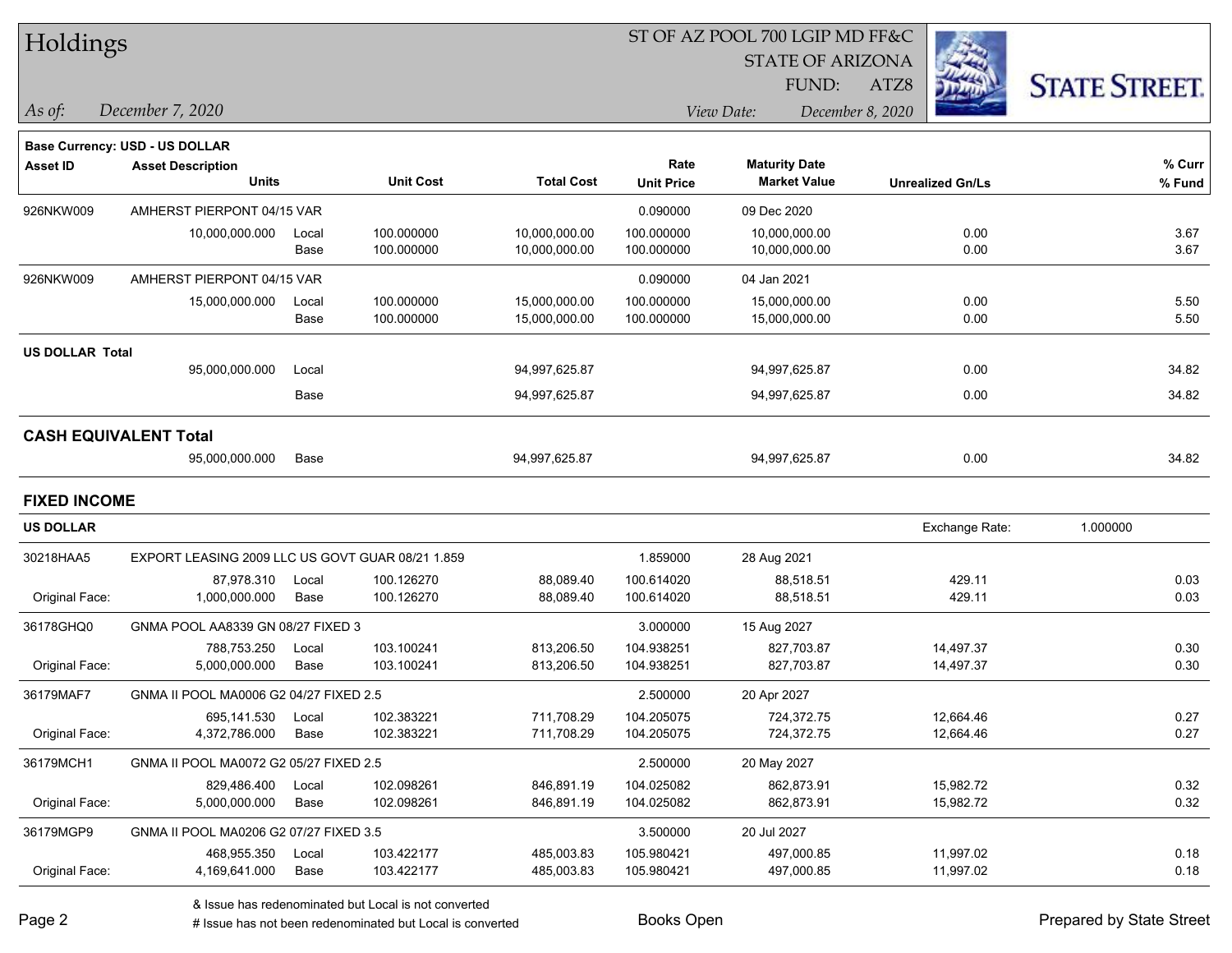### ST OF AZ POOL 700 LGIP MD FF&C

STATE OF ARIZONA

ATZ8



FUND:

*December 7, 2020 As of: View Date: December 8, 2020*

|                 | <b>Base Currency: USD - US DOLLAR</b>     |       |                  |                   |                   |                      |                         |        |
|-----------------|-------------------------------------------|-------|------------------|-------------------|-------------------|----------------------|-------------------------|--------|
| <b>Asset ID</b> | <b>Asset Description</b>                  |       |                  |                   | Rate              | <b>Maturity Date</b> |                         | % Curr |
|                 | <b>Units</b>                              |       | <b>Unit Cost</b> | <b>Total Cost</b> | <b>Unit Price</b> | <b>Market Value</b>  | <b>Unrealized Gn/Ls</b> | % Fund |
| 36179NDH8       | GNMA II POOL MA1004 G2 05/43 FIXED 3      |       |                  |                   | 3.000000          | 20 May 2043          |                         |        |
|                 | 379,364.560                               | Local | 101.137207       | 383,678.72        | 103.157521        | 391,343.08           | 7,664.36                | 0.14   |
| Original Face:  | 2,000,000.000                             | Base  | 101.137207       | 383,678.72        | 103.157521        | 391,343.08           | 7,664.36                | 0.14   |
| 36202F3T1       | GNMA II POOL 005310 G2 02/27 FIXED 3.5    |       |                  |                   | 3.500000          | 20 Feb 2027          |                         |        |
|                 | 345,776.990                               | Local | 102.265327       | 353,609.97        | 104.917960        | 362,782.16           | 9,172.19                | 0.13   |
| Original Face:  | 2,910,888.000                             | Base  | 102.265327       | 353,609.97        | 104.917960        | 362,782.16           | 9,172.19                | 0.13   |
| 36225E3Y6       | GNMA II POOL 082614 G2 09/40 FLOATING VAR |       |                  |                   | 2.250000          | 20 Sep 2040          |                         |        |
|                 | 624,428.970                               | Local | 103.036654       | 643,390.72        | 104.563439        | 652,924.41           | 9,533.69                | 0.24   |
| Original Face:  | 9,450,000.000                             | Base  | 103.036654       | 643,390.72        | 104.563439        | 652,924.41           | 9,533.69                | 0.24   |
| 3622A2EM0       | GNMA POOL 783740 GN 12/27 FIXED 2.5       |       |                  |                   | 2.500000          | 15 Dec 2027          |                         |        |
|                 | 462,963.890                               | Local | 101.058044       | 467,862.25        | 104.123047        | 482,052.11           | 14,189.86               | 0.18   |
| Original Face:  | 2,500,000.000                             | Base  | 101.058044       | 467,862.25        | 104.123047        | 482,052.11           | 14,189.86               | 0.18   |
| 3622A2F31       | GNMA II POOL 783786 G2 06/28 FIXED 2.5    |       |                  |                   | 2.500000          | 20 Jun 2028          |                         |        |
|                 | 337,320.940                               | Local | 101.015828       | 340,747.54        | 102.423892        | 345,497.24           | 4,749.70                | 0.13   |
| Original Face:  | 1,500,000.000                             | Base  | 101.015828       | 340,747.54        | 102.423892        | 345,497.24           | 4,749.70                | 0.13   |
| 36230M3Y1       | GNMA POOL 753515 GN 11/40 FIXED 4         |       |                  |                   | 4.000000          | 15 Nov 2040          |                         |        |
|                 | 629,583.050                               | Local | 105.318853       | 663,069.65        | 109.545646        | 689,680.82           | 26,611.17               | 0.25   |
| Original Face:  | 5,872,458.000                             | Base  | 105.318853       | 663,069.65        | 109.545646        | 689,680.82           | 26,611.17               | 0.25   |
| 36241KZ76       | GNMA POOL 782566 GN 02/24 FIXED 5.5       |       |                  |                   | 5.500000          | 15 Feb 2024          |                         |        |
|                 | 15,168.940                                | Local | 101.699130       | 15,426.68         | 104.986803        | 15,925.39            | 498.71                  | 0.01   |
| Original Face:  | 1,000,000.000                             | Base  | 101.699130       | 15,426.68         | 104.986803        | 15,925.39            | 498.71                  | 0.01   |
| 36290TK65       | GNMA POOL 616917 GN 12/35 FIXED 5         |       |                  |                   | 5.000000          | 15 Dec 2035          |                         |        |
|                 | 25,494.250                                | Local | 104.540592       | 26,651.84         | 110.808132        | 28,249.70            | 1,597.86                | 0.01   |
| Original Face:  | 1,000,000.000                             | Base  | 104.540592       | 26,651.84         | 110.808132        | 28,249.70            | 1,597.86                | 0.01   |
| 36294XCP9       | GNMA POOL 662578 GN 09/22 FIXED 5         |       |                  |                   | 5.000000          | 15 Sep 2022          |                         |        |
|                 | 230.960                                   | Local | 100.779356       | 232.76            | 105.371046        | 243.36               | 10.60                   | 0.00   |
| Original Face:  | 25,000.000                                | Base  | 100.779356       | 232.76            | 105.371046        | 243.36               | 10.60                   | 0.00   |
| 36297KGS4       | GNMA POOL 714009 GN 10/39 FIXED 5         |       |                  |                   | 5.000000          | 15 Oct 2039          |                         |        |
|                 | 69,557.260                                | Local | 103.162560       | 71,757.05         | 115.925958        | 80,634.92            | 8,877.87                | 0.03   |
| Original Face:  | 2,000,000.000                             | Base  | 103.162560       | 71,757.05         | 115.925958        | 80,634.92            | 8,877.87                | 0.03   |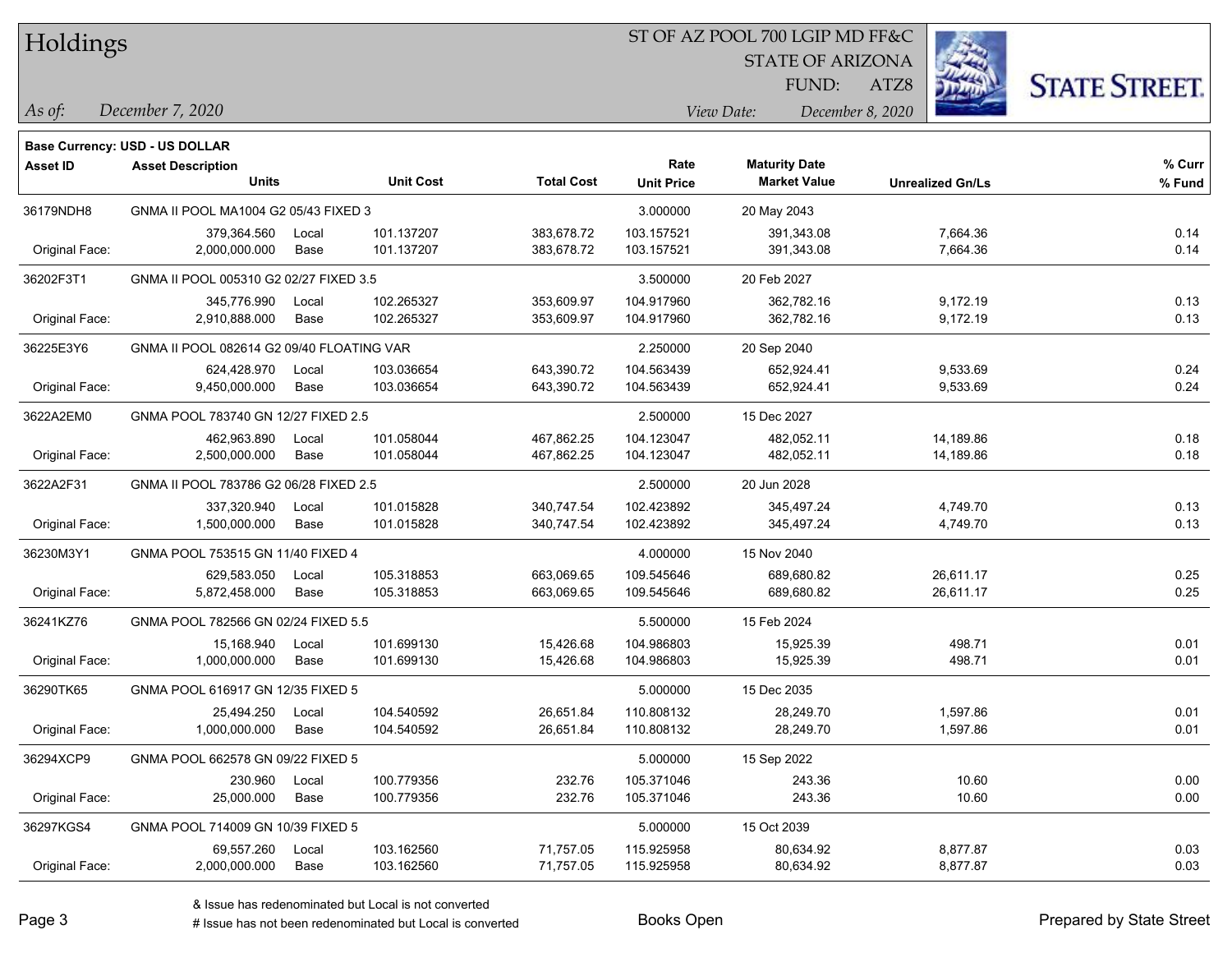#### ST OF AZ POOL 700 LGIP MD FF&C

STATE OF ARIZONA

ATZ8



*December 7, 2020 As of: View Date: December 8, 2020*

**Base Currency: USD - US DOLLAR**

FUND:

| Asset ID       | <b>Asset Description</b>                      |                                                |                   | Rate              | <b>Maturity Date</b> |                         | % Curr |
|----------------|-----------------------------------------------|------------------------------------------------|-------------------|-------------------|----------------------|-------------------------|--------|
|                | <b>Units</b>                                  | <b>Unit Cost</b>                               | <b>Total Cost</b> | <b>Unit Price</b> | <b>Market Value</b>  | <b>Unrealized Gn/Ls</b> | % Fund |
| 38375UAN0      |                                               | GOVERNMENT NATIONAL MORTGAGE A GNR 2013 H21 FB |                   | 0.840000          | 20 Sep 2063          |                         |        |
|                | 867,484.740                                   | 100.426278<br>Local                            | 871,182.64        | 100.571150        | 872,439.38           | 1,256.74                | 0.32   |
| Original Face: | 1,500,000.000                                 | Base<br>100.426278                             | 871,182.64        | 100.571150        | 872,439.38           | 1,256.74                | 0.32   |
| 38375UDJ6      |                                               | GOVERNMENT NATIONAL MORTGAGE A GNR 2014 H04 FB |                   | 0.790000          | 20 Feb 2064          |                         |        |
|                | 857,664.590                                   | 100.375929<br>Local                            | 860,888.80        | 100.554970        | 862,424.37           | 1,535.57                | 0.32   |
| Original Face: | 1,530,000.000                                 | <b>Base</b><br>100.375929                      | 860,888.80        | 100.554970        | 862,424.37           | 1,535.57                | 0.32   |
| 38376R4Z6      |                                               | GOVERNMENT NATIONAL MORTGAGE A GNR 2017 H14 FB |                   | 1.585500          | 20 Jun 2067          |                         |        |
|                | 917,468.810                                   | 102.018070<br>Local                            | 935,983.97        | 101.787870        | 933,871.96           | $-2,112.01$             | 0.34   |
| Original Face: | 1,200,000.000                                 | Base<br>102.018070                             | 935,983.97        | 101.787870        | 933,871.96           | $-2,112.01$             | 0.34   |
| 38376R6Y7      |                                               | GOVERNMENT NATIONAL MORTGAGE A GNR 2017 H18 FE |                   | 0.340000          | 20 Jun 2063          |                         |        |
|                | 30,840.670                                    | 100.000000<br>Local                            | 30,840.67         | 99.958210         | 30,827.78            | $-12.89$                | 0.01   |
| Original Face: | 4,967,302.000                                 | 100.000000<br>Base                             | 30,840.67         | 99.958210         | 30,827.78            | $-12.89$                | 0.01   |
| 38377YWD8      |                                               | GOVERNMENT NATIONAL MORTGAGE A GNR 2011 140 PC |                   | 2.000000          | 16 Aug 2039          |                         |        |
|                | 284,463.580                                   | 101.017638<br>Local                            | 287,358.39        | 101.250220        | 288,020.00           | 661.61                  | 0.11   |
| Original Face: | 2,720,000.000                                 | 101.017638<br>Base                             | 287,358.39        | 101.250220        | 288,020.00           | 661.61                  | 0.11   |
| 38378B4Q9      | GOVERNMENT NATIONAL MORTGAGE A GNR 2013 7 C   |                                                |                   | 2.637000          | 16 May 2051          |                         |        |
|                | 226,041.000                                   | 101.493326<br>Local                            | 229,416.53        | 100.953170        | 228,195.55           | $-1,220.98$             | 0.08   |
| Original Face: | 4,000,000.000                                 | Base<br>101.493326                             | 229,416.53        | 100.953170        | 228,195.55           | $-1,220.98$             | 0.08   |
| 38378H4K9      |                                               | GOVERNMENT NATIONAL MORTGAGE A GNR 2012 124 KB |                   | 2.000000          | 20 Jul 2042          |                         |        |
|                | 1,321,178.630                                 | 102.039777<br>Local                            | 1,348,127.73      | 103.386860        | 1,365,925.10         | 17,797.37               | 0.50   |
| Original Face: | 4,400,000.000                                 | 102.039777<br>Base                             | 1,348,127.73      | 103.386860        | 1,365,925.10         | 17,797.37               | 0.50   |
| 38378KBF5      | GOVERNMENT NATIONAL MORTGAGE A GNR 2013 30 A  |                                                |                   | 1.500000          | 16 May 2042          |                         |        |
|                | 1,273,007.520                                 | 99.366204<br>Local                             | 1,264,939.25      | 100.359100        | 1,277,578.89         | 12,639.64               | 0.47   |
| Original Face: | 3,000,000.000                                 | 99.366204<br>Base                              | 1,264,939.25      | 100.359100        | 1,277,578.89         | 12,639.64               | 0.47   |
| 38378KES4      | GOVERNMENT NATIONAL MORTGAGE A GNR 2013 45 AB |                                                |                   | 1.450000          | 16 Apr 2039          |                         |        |
|                | 137, 156. 320                                 | 99.750453<br>Local                             | 136,814.05        | 100.087010        | 137,275.66           | 461.61                  | 0.05   |
| Original Face: | 2,000,000.000                                 | Base<br>99.750453                              | 136,814.05        | 100.087010        | 137,275.66           | 461.61                  | 0.05   |
| 38378KRR2      | GOVERNMENT NATIONAL MORTGAGE A GNR 2013 78 AF |                                                |                   | 2.426180          | 16 Mar 2048          |                         |        |
|                | 446,416.790                                   | 100.597133<br>Local                            | 449,082.49        | 103.618010        | 462,568.19           | 13,485.70               | 0.17   |
| Original Face: | 1,000,000.000                                 | 100.597133<br>Base                             | 449,082.49        | 103.618010        | 462,568.19           | 13,485.70               | 0.17   |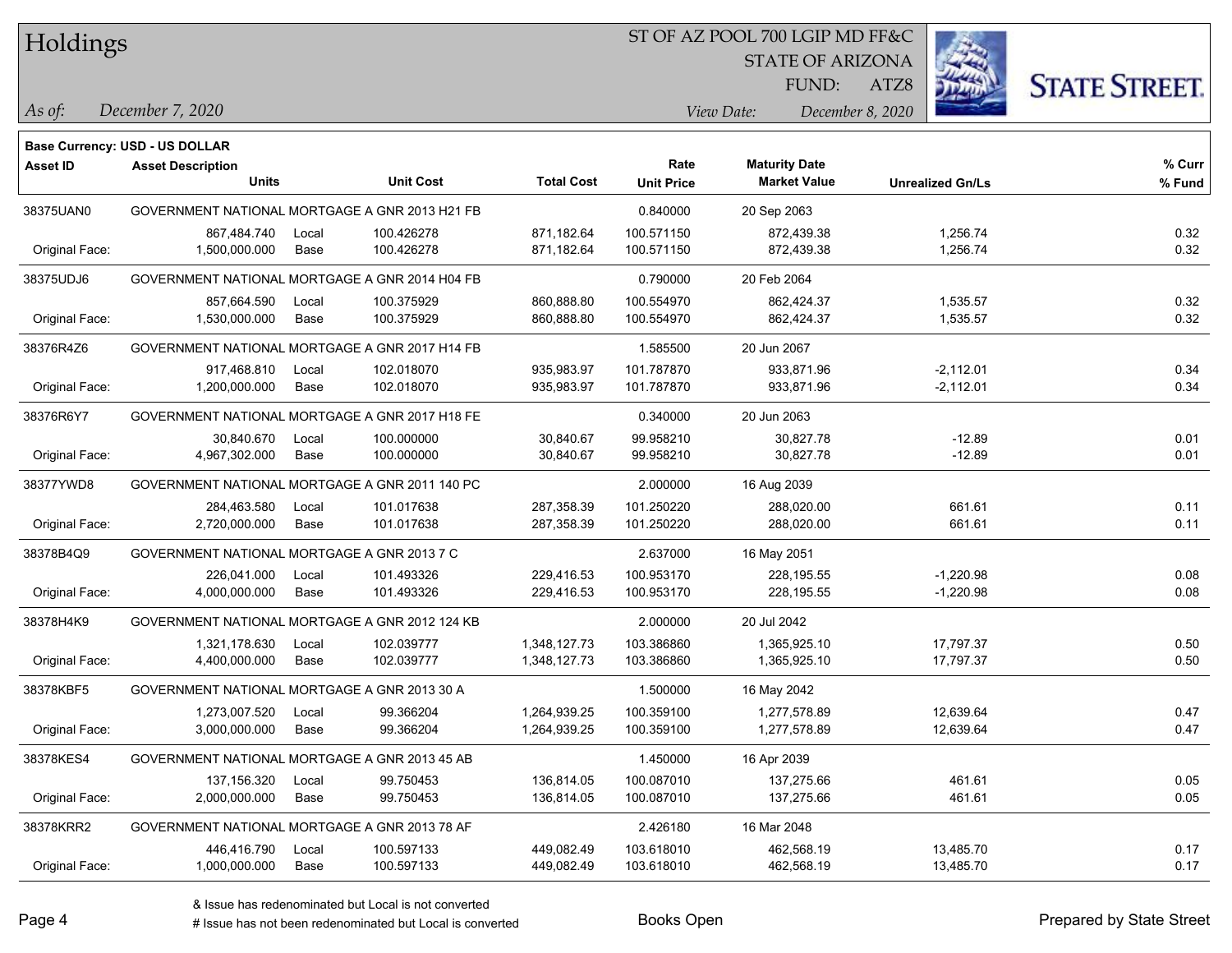### ST OF AZ POOL 700 LGIP MD FF&C

STATE OF ARIZONA

ATZ8



FUND:

*December 7, 2020 As of: View Date: December 8, 2020*

|                 | <b>Base Currency: USD - US DOLLAR</b>          |       |                  |                   |                   |                      |                         |        |
|-----------------|------------------------------------------------|-------|------------------|-------------------|-------------------|----------------------|-------------------------|--------|
| <b>Asset ID</b> | <b>Asset Description</b>                       |       |                  |                   | Rate              | <b>Maturity Date</b> |                         | % Curr |
|                 | <b>Units</b>                                   |       | <b>Unit Cost</b> | <b>Total Cost</b> | <b>Unit Price</b> | <b>Market Value</b>  | <b>Unrealized Gn/Ls</b> | % Fund |
| 38378XEW7       | GOVERNMENT NATIONAL MORTGAGE A GNR 2014 101 AD |       |                  |                   | 3.000000          | 16 Jul 2050          |                         |        |
|                 | 287,082.070                                    | Local | 101.277454       | 290,749.41        | 103.202540        | 296,275.99           | 5,526.58                | 0.11   |
| Original Face:  | 1,000,000.000                                  | Base  | 101.277454       | 290,749.41        | 103.202540        | 296,275.99           | 5,526.58                | 0.11   |
| 38378XJS1       | GOVERNMENT NATIONAL MORTGAGE A GNR 2014 124 AC |       |                  |                   | 2.154000          | 16 May 2054          |                         |        |
|                 | 0.010                                          | Local | 100.000000       | 0.01              | 101.928760        | 0.01                 | 0.00                    | 0.00   |
|                 |                                                | Base  | 100.000000       | 0.01              | 101.928760        | 0.01                 | 0.00                    | 0.00   |
| 38378XJV4       | GOVERNMENT NATIONAL MORTGAGE A GNR 2014 124 AJ |       |                  |                   | 3.028000          | 16 Aug 2052          |                         |        |
|                 | 575,311.790                                    | Local | 100.715435       | 579,427.77        | 106.560250        | 613,053.68           | 33,625.91               | 0.22   |
| Original Face:  | 1,000,000.000                                  | Base  | 100.715435       | 579,427.77        | 106.560250        | 613,053.68           | 33,625.91               | 0.22   |
| 38378XLY5       | GOVERNMENT NATIONAL MORTGAGE A GNR 2014 120 AD |       |                  |                   | 2.850000          | 16 Feb 2049          |                         |        |
|                 | 483,301.340                                    | Local | 100.805291       | 487,193.32        | 104.647930        | 505,764.85           | 18,571.53               | 0.19   |
| Original Face:  | 1,000,000.000                                  | Base  | 100.805291       | 487,193.32        | 104.647930        | 505,764.85           | 18,571.53               | 0.19   |
| 38379KSP4       | GOVERNMENT NATIONAL MORTGAGE A GNR 2015 81 A   |       |                  |                   | 2.200000          | 16 Aug 2055          |                         |        |
|                 | 311,850.490                                    | Local | 99.891570        | 311,512.35        | 101.291450        | 315,877.88           | 4,365.53                | 0.12   |
| Original Face:  | 1,000,000.000                                  | Base  | 99.891570        | 311,512.35        | 101.291450        | 315,877.88           | 4,365.53                | 0.12   |
| 38379KZY7       | GOVERNMENT NATIONAL MORTGAGE A GNR 2015 114 A  |       |                  |                   | 2.100000          | 15 Jun 2044          |                         |        |
|                 | 241,869.540                                    | Local | 100.302068       | 242,600.15        | 100.882120        | 244,003.12           | 1,402.97                | 0.09   |
| Original Face:  | 1,000,000.000                                  | Base  | 100.302068       | 242,600.15        | 100.882120        | 244,003.12           | 1,402.97                | 0.09   |
| 38379RAN3       | GOVERNMENT NATIONAL MORTGAGE A GNR 2015 181 AB |       |                  |                   | 2.600000          | 16 Dec 2049          |                         |        |
|                 | 328,159.510                                    | Local | 100.882193       | 331,054.51        | 102.023910        | 334,801.16           | 3,746.65                | 0.12   |
| Original Face:  | 1,000,000.000                                  | Base  | 100.882193       | 331,054.51        | 102.023910        | 334,801.16           | 3,746.65                | 0.12   |
| 38379RMD2       | GOVERNMENT NATIONAL MORTGAGE A GNR 2017 23 AC  |       |                  |                   | 2.300000          | 16 Mar 2057          |                         |        |
|                 | 0.030                                          | Local | 300.000000       | 0.09              | 102.747110        | 0.03                 | $-0.06$                 | 0.00   |
|                 |                                                | Base  | 300.000000       | 0.09              | 102.747110        | 0.03                 | $-0.06$                 | 0.00   |
| 38380LD26       | GOVERNMENT NATIONAL MORTGAGE A GNR 2019 H15 GA |       |                  |                   | 2.250000          | 20 Aug 2069          |                         |        |
|                 | 1,524,861.870                                  | Local | 102.885401       | 1,568,860.25      | 104.255823        | 1,589,757.29         | 20,897.04               | 0.58   |
| Original Face:  | 3,000,000.000                                  | Base  | 102.885401       | 1,568,860.25      | 104.255823        | 1,589,757.29         | 20,897.04               | 0.58   |
| 38380LN25       | GOVERNMENT NATIONAL MORTGAGE A GNR 2019 H18 KA |       |                  |                   | 2.200000          | 20 Nov 2069          |                         |        |
|                 | 1,395,170.460                                  | Local | 100.348166       | 1,400,027.97      | 103.354134        | 1,441,966.35         | 41,938.38               | 0.53   |
| Original Face:  | 2,000,000.000                                  | Base  | 100.348166       | 1,400,027.97      | 103.354134        | 1,441,966.35         | 41,938.38               | 0.53   |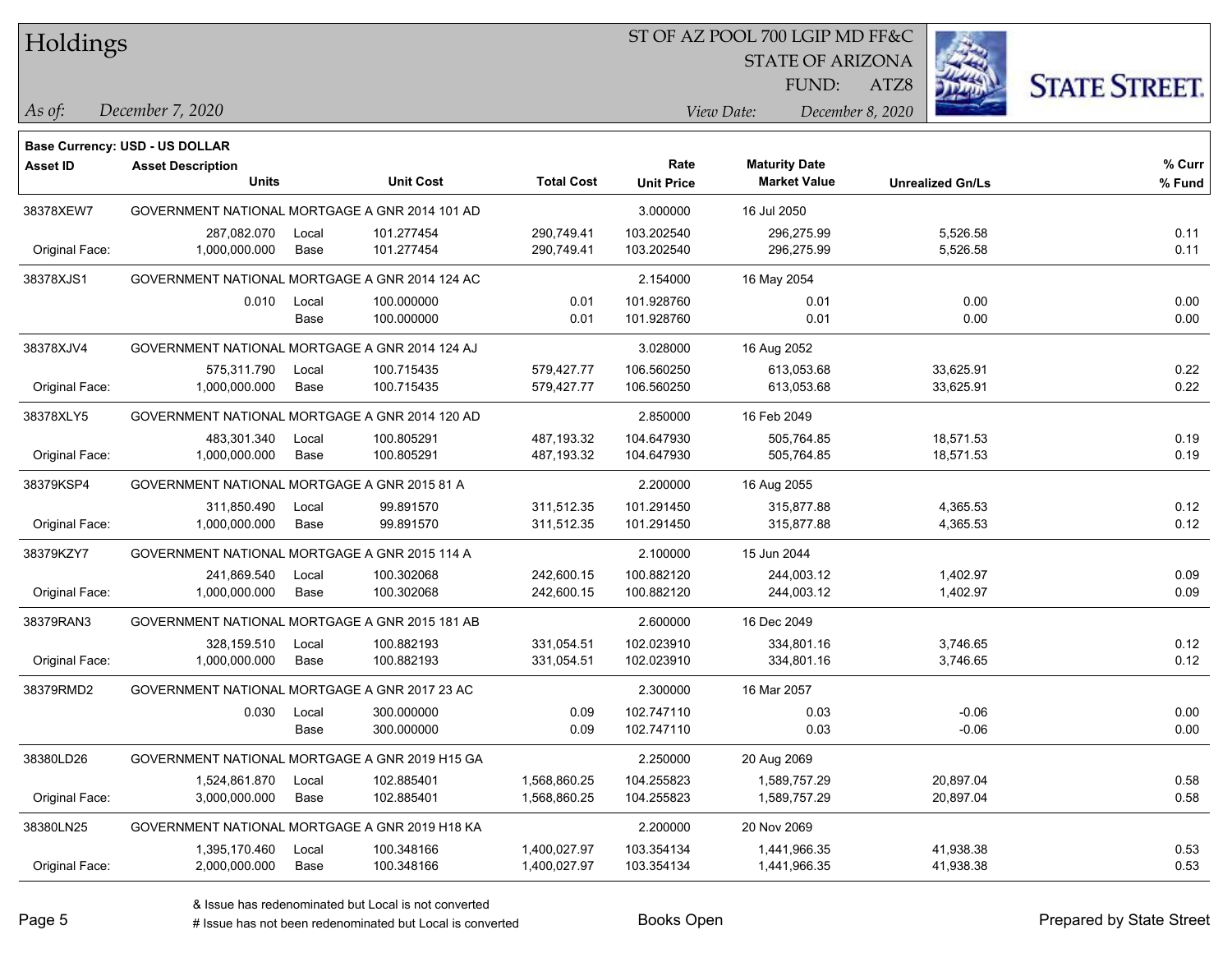#### ST OF AZ POOL 700 LGIP MD FF&C

STATE OF ARIZONA

ATZ8



**Base Currency: USD - US DOLLAR**

*December 7, 2020 As of: View Date: December 8, 2020* FUND:

| <b>Asset ID</b> | <b>Asset Description</b>                            |       |                  |                   | Rate              | <b>Maturity Date</b> |                         | % Curr |
|-----------------|-----------------------------------------------------|-------|------------------|-------------------|-------------------|----------------------|-------------------------|--------|
|                 | <b>Units</b>                                        |       | <b>Unit Cost</b> | <b>Total Cost</b> | <b>Unit Price</b> | <b>Market Value</b>  | <b>Unrealized Gn/Ls</b> | % Fund |
| 38380LRE5       | GOVERNMENT NATIONAL MORTGAGE A GNR 2019 H04 CA      |       |                  |                   | 3.000000          | 20 Mar 2069          |                         |        |
|                 | 722,009.520                                         | Local | 100.067924       | 722,499.94        | 102.613580        | 740,879.82           | 18,379.88               | 0.27   |
| Original Face:  | 2,000,000.000                                       | Base  | 100.067924       | 722,499.94        | 102.613580        | 740,879.82           | 18,379.88               | 0.27   |
| 38382EQ59       | GOVERNMENT NATIONAL MORTGAGE A GNR 2020 61 QA       |       |                  |                   | 1.500000          | 20 Apr 2050          |                         |        |
|                 | 1,943,711.420                                       | Local | 102.256273       | 1,987,566.85      | 103.109230        | 2,004,145.88         | 16,579.03               | 0.73   |
| Original Face:  | 2,000,000.000                                       | Base  | 102.256273       | 1,987,566.85      | 103.109230        | 2,004,145.88         | 16,579.03               | 0.73   |
| 6903532L0       | INT DEVELOPMENT FIN CORP US GOVT GUAR 01/21 0.00000 |       |                  |                   |                   | 26 Jan 2021          |                         |        |
|                 | 5,000,000.000                                       | Local | 107.575460       | 5,378,773.02      | 107.821228        | 5,391,061.40         | 12,288.38               | 1.98   |
|                 |                                                     | Base  | 107.575460       | 5,378,773.02      | 107.821228        | 5,391,061.40         | 12,288.38               | 1.98   |
| 6903537C5       | INT DEVELOPMENT FIN CORP US GOVT GUAR 08/27 VAR     |       |                  |                   | 0.130000          | 13 Aug 2027          |                         |        |
|                 | 2,700,000.000                                       | Local | 100.000000       | 2,700,000.00      | 100.000000        | 2,700,000.00         | 0.00                    | 0.99   |
| Original Face:  | 2,700,000.000                                       | Base  | 100.000000       | 2,700,000.00      | 100.000000        | 2,700,000.00         | 0.00                    | 0.99   |
| 6903538B6       | INT DEVELOPMENT FIN CORP US GOVT GUAR 09/26 VAR     |       |                  |                   | 0.130000          | 15 Sep 2026          |                         |        |
|                 | 3,500,000.000                                       | Local | 100.000000       | 3,500,000.00      | 100.000000        | 3,500,000.00         | 0.00                    | 1.28   |
| Original Face:  | 3,500,000.000                                       | Base  | 100.000000       | 3,500,000.00      | 100.000000        | 3,500,000.00         | 0.00                    | 1.28   |
| 690353L54       | INT DEVELOPMENT FIN CORP US GOVT GUAR 01/21 0.00000 |       |                  |                   | 26 Jan 2021       |                      |                         |        |
|                 | 2,500,000.000                                       | Local | 108.614008       | 2,715,350.19      | 108.770800        | 2,719,270.00         | 3,919.81                | 1.00   |
|                 |                                                     | Base  | 108.614008       | 2,715,350.19      | 108.770800        | 2,719,270.00         | 3,919.81                | 1.00   |
| 742651DX7       | PRIVATE EXPORT FUNDING US GOVT GUAR 11/24 1.75      |       |                  |                   | 1.750000          | 15 Nov 2024          |                         |        |
|                 | 2,000,000.000                                       | Local | 99.895775        | 1,997,915.49      | 104.099000        | 2,081,980.00         | 84,064.51               | 0.76   |
|                 |                                                     | Base  | 99.895775        | 1,997,915.49      | 104.099000        | 2,081,980.00         | 84,064.51               | 0.76   |
| 831641EV3       | SMALL BUSINESS ADMINISTRATION SBIC 2011 10B 1       |       |                  |                   | 2.877000          | 10 Sep 2021          |                         |        |
|                 | 265,802.740                                         | Local | 100.477971       | 267,073.20        | 100.751540        | 267,800.35           | 727.15                  | 0.10   |
| Original Face:  | 4,000,000.000                                       | Base  | 100.477971       | 267,073.20        | 100.751540        | 267,800.35           | 727.15                  | 0.10   |
| 831641EW1       | SMALL BUSINESS ADMINISTRATION SBIC 2012 10A 1       |       |                  |                   | 2.766000          | 10 Mar 2022          |                         |        |
|                 | 151,007.150                                         | Local | 100.554795       | 151,844.93        | 101.449950        | 153,196.68           | 1,351.75                | 0.06   |
| Original Face:  | 1,000,000.000                                       | Base  | 100.554795       | 151,844.93        | 101.449950        | 153,196.68           | 1,351.75                | 0.06   |
| 903724BL5       | AID UKRAINE US GOVT GUAR 09/21 1.471                |       |                  |                   | 1.471000          | 29 Sep 2021          |                         |        |
|                 | 3,000,000.000                                       | Local | 99.719766        | 2,991,592.99      | 100.964030        | 3,028,920.90         | 37,327.91               | 1.11   |
|                 |                                                     | Base  | 99.719766        | 2,991,592.99      | 100.964030        | 3,028,920.90         | 37,327.91               | 1.11   |

A ISSUE ISSUE ISSUE ISSUE ISSUE ISSUE ISSUE ISSUE ISSUE ISSUE ISSUE ISSUE ISSUE ISSUE ISSUE ISSUE ISSUE ISSUE I<br>
# Issue has not been redenominated but Local is converted **BOOKS** Open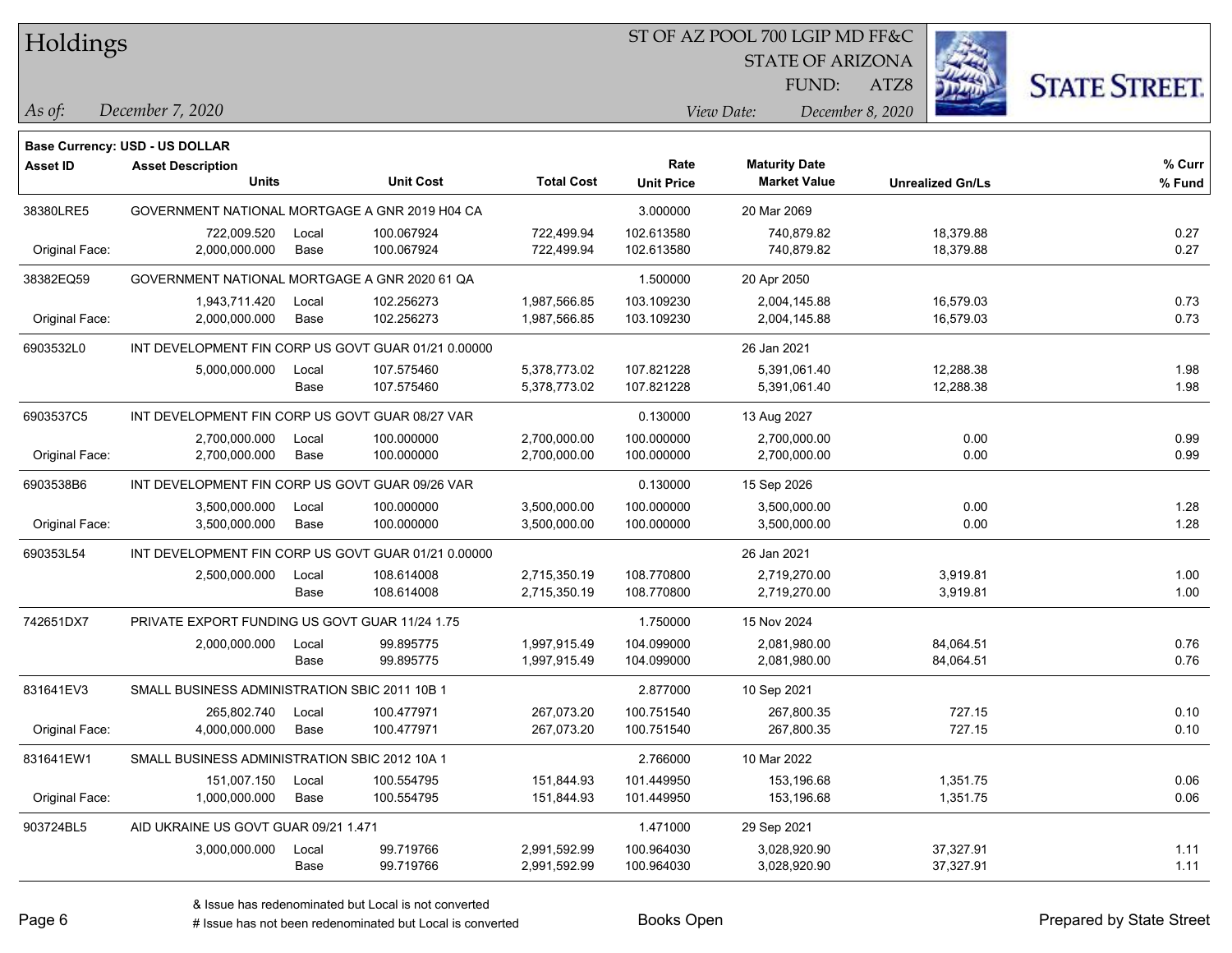**Base Currency: USD - US DOLLAR**

### ST OF AZ POOL 700 LGIP MD FF&C

STATE OF ARIZONA

ATZ8



*December 7, 2020 As of: View Date: December 8, 2020*

FUND:

| <b>Asset ID</b> | <b>Asset Description</b><br><b>Units</b>            |               | <b>Unit Cost</b>         | <b>Total Cost</b>            | Rate<br><b>Unit Price</b> | <b>Maturity Date</b><br><b>Market Value</b> | <b>Unrealized Gn/Ls</b> | % Curr<br>% Fund |
|-----------------|-----------------------------------------------------|---------------|--------------------------|------------------------------|---------------------------|---------------------------------------------|-------------------------|------------------|
| 90376PBM2       | INT DEVELOPMENT FIN CORP US GOVT GUAR 07/21 0.00000 |               |                          |                              |                           | 23 Jul 2021                                 |                         |                  |
|                 | 5,000,000.000                                       | Local<br>Base | 100.113510<br>100.113510 | 5,005,675.49<br>5,005,675.49 | 100.142000<br>100.142000  | 5,007,100.00<br>5,007,100.00                | 1,424.51<br>1,424.51    | 1.84<br>1.84     |
| 90376PBT7       | INT DEVELOPMENT FIN CORP US GOVT GUAR 01/25 0.00000 |               |                          |                              |                           | 24 Jan 2025                                 |                         |                  |
|                 | 3,000,000.000                                       | Local<br>Base | 100.136930<br>100.136930 | 3,004,107.89<br>3,004,107.89 | 100.352000<br>100.352000  | 3,010,560.00<br>3,010,560.00                | 6,452.11<br>6,452.11    | 1.10<br>1.10     |
| 90376PBY6       | INT DEVELOPMENT FIN CORP US GOVT GUAR 07/27 0.00000 |               |                          |                              | 0.010000                  | 17 Jul 2025                                 |                         |                  |
|                 | 3,900,000.000                                       | Local<br>Base | 100.105504<br>100.105504 | 3,904,114.64<br>3,904,114.64 | 100.223000<br>100.223000  | 3,908,697.00<br>3,908,697.00                | 4,582.36<br>4,582.36    | 1.43<br>1.43     |
| 911759MU9       | HOUSING URBAN DEVELOPMNT US GOVT GUAR 08/21 2.57    |               |                          |                              | 2.570000                  | 01 Aug 2021                                 |                         |                  |
|                 | 500,000.000                                         | Local<br>Base | 100.000000<br>100.000000 | 500,000.00<br>500,000.00     | 101.472828<br>101.472828  | 507,364.14<br>507,364.14                    | 7,364.14<br>7,364.14    | 0.19<br>0.19     |
| 9127963J6       | TREASURY BILL 12/20 0.00000                         |               |                          |                              |                           | 10 Dec 2020                                 |                         |                  |
|                 | 5,000,000.000                                       | Local<br>Base | 99.999381<br>99.999381   | 4,999,969.06<br>4,999,969.06 | 99.999583<br>99.999583    | 4,999,979.15<br>4,999,979.15                | 10.09<br>10.09          | 1.83<br>1.83     |
| 9127964M8       | TREASURY BILL 03/21 0.00000                         |               |                          |                              | 0.010000                  | 11 Mar 2021                                 |                         |                  |
|                 | 5,000,000.000                                       | Local<br>Base | 99.967709<br>99.967709   | 4,998,385.43<br>4,998,385.43 | 99.978687<br>99.978687    | 4,998,934.35<br>4,998,934.35                | 548.92<br>548.92        | 1.83<br>1.83     |
| 9127964Z9       | TREASURY BILL 04/21 0.00000                         |               |                          |                              | 0.010000                  | 29 Apr 2021                                 |                         |                  |
|                 | 3,000,000.000                                       | Local<br>Base | 99.956216<br>99.956216   | 2,998,686.49<br>2,998,686.49 | 99.961542<br>99.961542    | 2,998,846.26<br>2,998,846.26                | 159.77<br>159.77        | 1.10<br>1.10     |
| 9127965F2       | TREASURY BILL 12/20 0.00000                         |               |                          |                              |                           | 29 Dec 2020                                 |                         |                  |
|                 | 5,000,000.000                                       | Local<br>Base | 99.993210<br>99.993210   | 4,999,660.50<br>4,999,660.50 | 99.994896<br>99.994896    | 4,999,744.80<br>4,999,744.80                | 84.30<br>84.30          | 1.83<br>1.83     |
| 9127965G0       | TREASURY BILL 12/21 0.00000                         |               |                          |                              | 0.010000                  | 02 Dec 2021                                 |                         |                  |
|                 | 3,000,000.000                                       | Local<br>Base | 99.882228<br>99.882228   | 2,996,466.85<br>2,996,466.85 | 99.887812<br>99.887812    | 2.996.634.36<br>2,996,634.36                | 167.51<br>167.51        | 1.10<br>1.10     |
| 912796B65       | CASH MGMT BILL 02/21 0.00000                        |               |                          |                              |                           | 02 Feb 2021                                 |                         |                  |
|                 | 2,000,000.000                                       | Local<br>Base | 99.982733<br>99.982733   | 1,999,654.66<br>1,999,654.66 | 99.986778<br>99.986778    | 1,999,735.56<br>1,999,735.56                | 80.90<br>80.90          | 0.73<br>0.73     |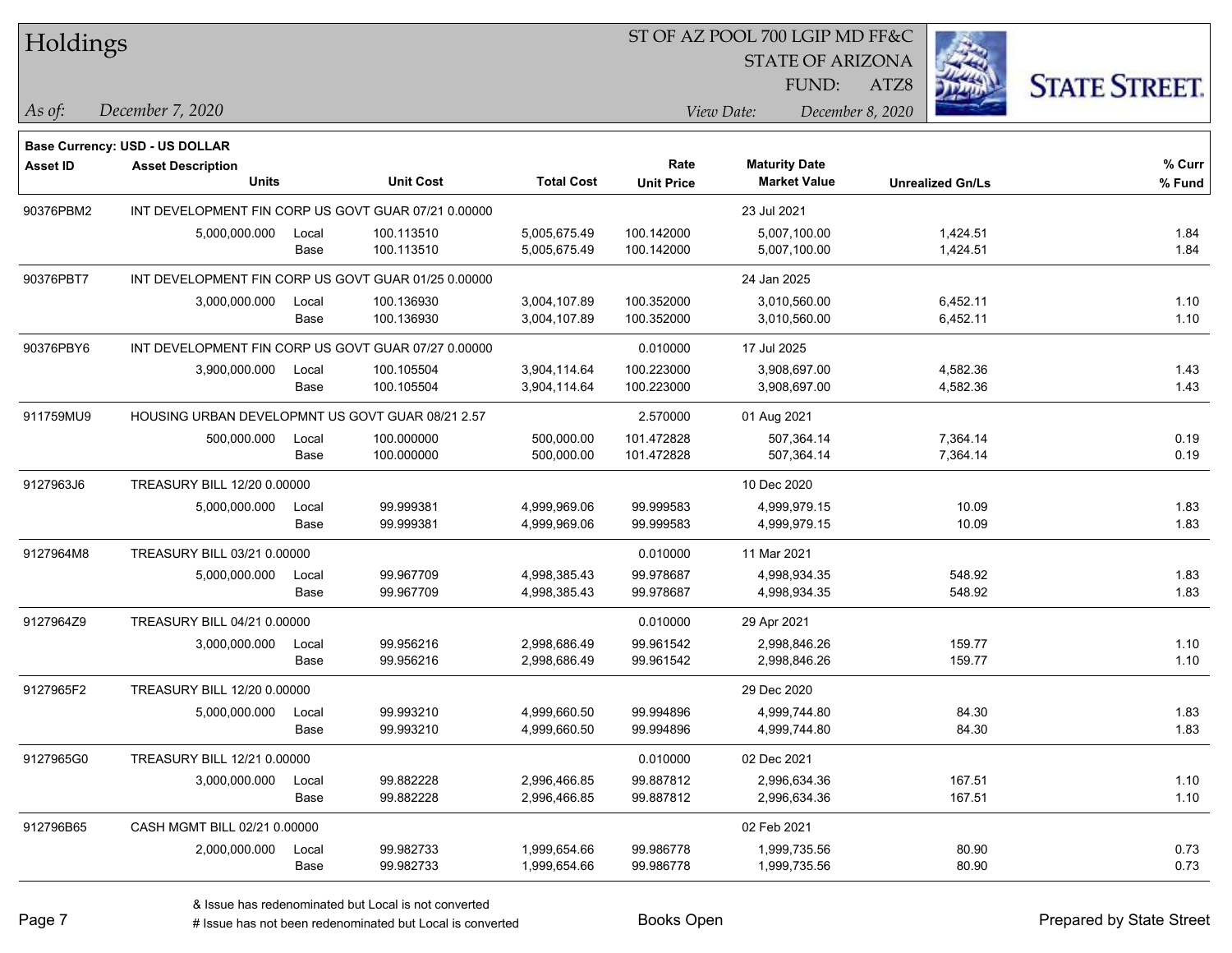### ST OF AZ POOL 700 LGIP MD FF&C

STATE OF ARIZONA

ATZ8



*As of: View Date: December 8, 2020* FUND:

| As of: | December 7, 2020 |  |
|--------|------------------|--|
|        |                  |  |

|                 | Base Currency: USD - US DOLLAR           |       |                  |                   |                   |                                             |                         |        |
|-----------------|------------------------------------------|-------|------------------|-------------------|-------------------|---------------------------------------------|-------------------------|--------|
| <b>Asset ID</b> | <b>Asset Description</b><br><b>Units</b> |       | <b>Unit Cost</b> | <b>Total Cost</b> | Rate              | <b>Maturity Date</b><br><b>Market Value</b> |                         | % Curr |
|                 |                                          |       |                  |                   | <b>Unit Price</b> |                                             | <b>Unrealized Gn/Ls</b> | % Fund |
| 912796C98       | CASH MGMT BILL 03/21 0.00000             |       |                  |                   |                   | 23 Mar 2021                                 |                         |        |
|                 | 3,000,000.000                            | Local | 99.965729        | 2,998,971.87      | 99.975208         | 2,999,256.24                                | 284.37                  | 1.10   |
|                 |                                          | Base  | 99.965729        | 2,998,971.87      | 99.975208         | 2,999,256.24                                | 284.37                  | 1.10   |
| 9128282F6       | US TREASURY N/B 08/21 1.125              |       |                  |                   | 1.125000          | 31 Aug 2021                                 |                         |        |
|                 | 3,000,000.000                            | Local | 100.719572       | 3,021,587.17      | 100.750000        | 3,022,500.00                                | 912.83                  | 1.11   |
|                 |                                          | Base  | 100.719572       | 3,021,587.17      | 100.750000        | 3,022,500.00                                | 912.83                  | 1.11   |
| 9128286Q8       | US TREASURY FRN 04/21 VAR                |       |                  |                   | 0.224018          | 30 Apr 2021                                 |                         |        |
|                 | 2,000,000.000                            | Local | 99.985508        | 1,999,710.16      | 100.055519        | 2,001,110.38                                | 1,400.22                | 0.73   |
|                 |                                          | Base  | 99.985508        | 1,999,710.16      | 100.055519        | 2,001,110.38                                | 1,400.22                | 0.73   |
| 9128286V7       | US TREASURY N/B 05/21 2.125              |       |                  |                   | 2.125000          | 31 May 2021                                 |                         |        |
|                 | 3,000,000.000                            | Local | 100.950559       | 3,028,516.78      | 100.968750        | 3,029,062.50                                | 545.72                  | 1.11   |
|                 |                                          | Base  | 100.950559       | 3,028,516.78      | 100.968750        | 3,029,062.50                                | 545.72                  | 1.11   |
| 9128287A2       | US TREASURY N/B 06/21 1.625              |       |                  |                   | 1.625000          | 30 Jun 2021                                 |                         |        |
|                 | 4,000,000.000                            | Local | 100.414924       | 4,016,596.95      | 100.855469        | 4,034,218.76                                | 17,621.81               | 1.48   |
|                 |                                          | Base  | 100.414924       | 4,016,596.95      | 100.855469        | 4,034,218.76                                | 17,621.81               | 1.48   |
| 9128287G9       | US TREASURY FRN 07/21 VAR                |       |                  |                   | 0.305018          | 31 Jul 2021                                 |                         |        |
|                 | 2,000,000.000                            | Local | 99.983836        | 1,999,676.71      | 100.134180        | 2,002,683.60                                | 3,006.89                | 0.73   |
|                 |                                          | Base  | 99.983836        | 1,999,676.71      | 100.134180        | 2,002,683.60                                | 3,006.89                | 0.73   |
| 912828D72       | US TREASURY N/B 08/21 2                  |       |                  |                   | 2.000000          | 31 Aug 2021                                 |                         |        |
|                 | 2,000,000.000                            | Local | 101.362087       | 2,027,241.74      | 101.382812        | 2,027,656.24                                | 414.50                  | 0.74   |
|                 |                                          | Base  | 101.362087       | 2,027,241.74      | 101.382812        | 2,027,656.24                                | 414.50                  | 0.74   |
| 912828N48       | <b>US TREASURY N/B 12/20 1.75</b>        |       |                  |                   | 1.750000          | 31 Dec 2020                                 |                         |        |
|                 | 2,000,000.000                            | Local | 100.002737       | 2,000,054.73      | 100.102440        | 2,002,048.80                                | 1,994.07                | 0.73   |
|                 |                                          | Base  | 100.002737       | 2,000,054.73      | 100.102440        | 2,002,048.80                                | 1,994.07                | 0.73   |
| 912828P87       | US TREASURY N/B 02/21 1.125              |       |                  |                   | 1.125000          | 28 Feb 2021                                 |                         |        |
|                 | 2,000,000.000                            | Local | 99.918395        | 1,998,367.89      | 100.225230        | 2,004,504.60                                | 6,136.71                | 0.73   |
|                 |                                          | Base  | 99.918395        | 1,998,367.89      | 100.225230        | 2,004,504.60                                | 6,136.71                | 0.73   |
| 912828Q37       | US TREASURY N/B 03/21 1.25               |       |                  |                   | 1.250000          | 31 Mar 2021                                 |                         |        |
|                 | 2,000,000.000                            | Local | 99.860787        | 1,997,215.74      | 100.359375        | 2,007,187.50                                | 9,971.76                | 0.74   |
|                 |                                          | Base  | 99.860787        | 1,997,215.74      | 100.359375        | 2,007,187.50                                | 9,971.76                | 0.74   |
|                 |                                          |       |                  |                   |                   |                                             |                         |        |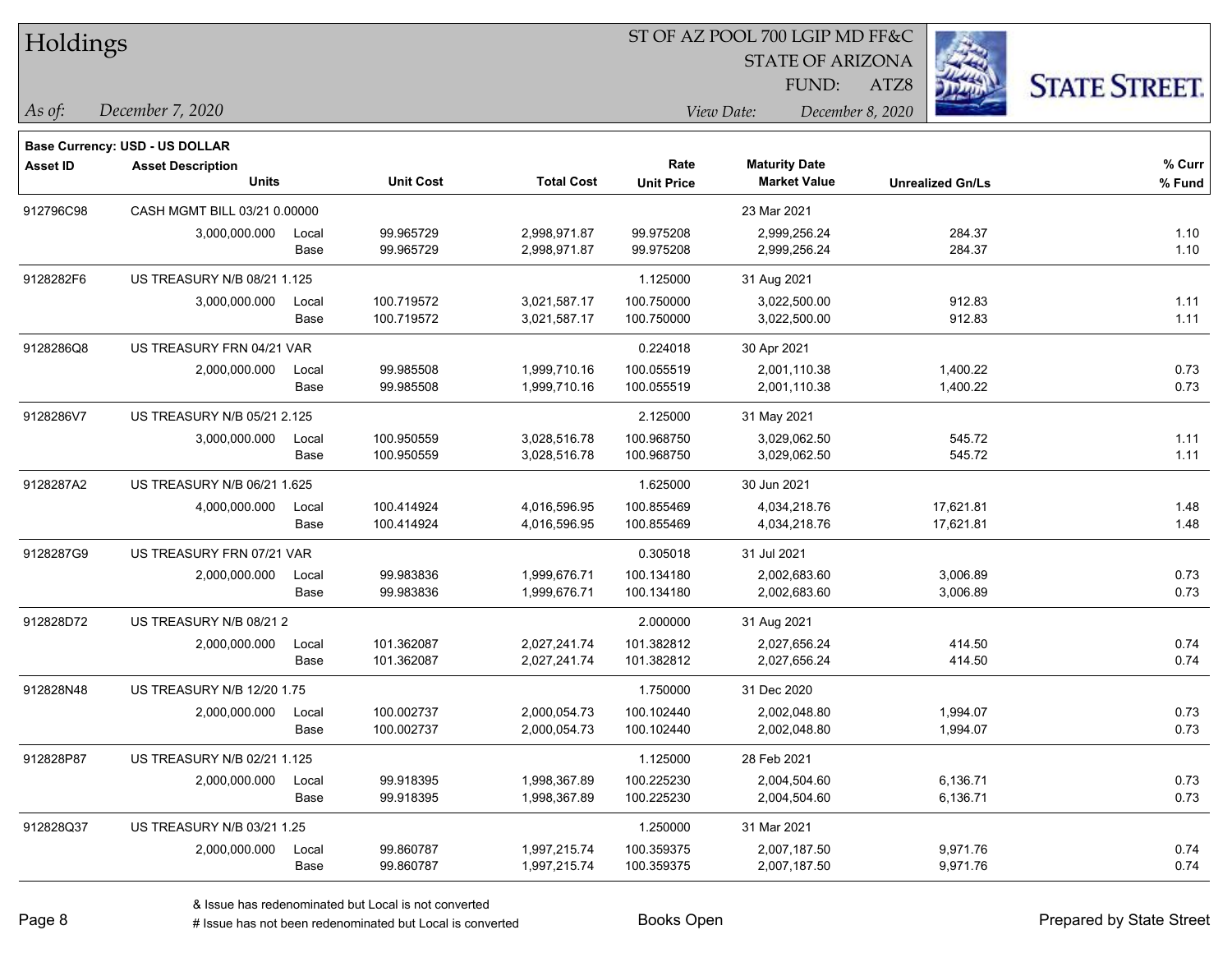| Holdings        |                                       |       |                  |                   | ST OF AZ POOL 700 LGIP MD FF&C |                         |                         |                      |  |  |
|-----------------|---------------------------------------|-------|------------------|-------------------|--------------------------------|-------------------------|-------------------------|----------------------|--|--|
|                 |                                       |       |                  |                   |                                | <b>STATE OF ARIZONA</b> |                         |                      |  |  |
|                 |                                       |       |                  |                   |                                | FUND:                   | ATZ8                    | <b>STATE STREET.</b> |  |  |
| As of:          | December 7, 2020                      |       |                  |                   |                                | View Date:              | December 8, 2020        |                      |  |  |
|                 | <b>Base Currency: USD - US DOLLAR</b> |       |                  |                   |                                |                         |                         |                      |  |  |
| <b>Asset ID</b> | <b>Asset Description</b>              |       |                  |                   | Rate                           | <b>Maturity Date</b>    |                         | % Curr               |  |  |
|                 | <b>Units</b>                          |       | <b>Unit Cost</b> | <b>Total Cost</b> | <b>Unit Price</b>              | <b>Market Value</b>     | <b>Unrealized Gn/Ls</b> | % Fund               |  |  |
| 912828T34       | US TREASURY N/B 09/21 1.125           |       |                  |                   | 1.125000                       | 30 Sep 2021             |                         |                      |  |  |
|                 | 3,000,000.000                         | Local | 100.798434       | 3,023,953.01      | 100.824219                     | 3,024,726.57            | 773.56                  | 1.11                 |  |  |
|                 |                                       | Base  | 100.798434       | 3,023,953.01      | 100.824219                     | 3,024,726.57            | 773.56                  | 1.11                 |  |  |
| 912828U65       | US TREASURY N/B 11/21 1.75            |       |                  |                   | 1.750000                       | 30 Nov 2021             |                         |                      |  |  |
|                 | 2,000,000.000                         | Local | 101.555556       | 2,031,111.11      | 101.609375                     | 2,032,187.50            | 1,076.39                | 0.74                 |  |  |
|                 |                                       | Base  | 101.555556       | 2,031,111.11      | 101.609375                     | 2,032,187.50            | 1,076.39                | 0.74                 |  |  |
| 912828WG1       | <b>US TREASURY N/B 04/21 2.25</b>     |       |                  |                   | 2.250000                       | 30 Apr 2021             |                         |                      |  |  |
|                 | 3,000,000.000                         | Local | 100.834385       | 3,025,031.55      | 100.847656                     | 3,025,429.68            | 398.13                  | 1.11                 |  |  |
|                 |                                       | Base  | 100.834385       | 3,025,031.55      | 100.847656                     | 3,025,429.68            | 398.13                  | 1.11                 |  |  |
| 912828WN6       | US TREASURY N/B 05/21 2               |       |                  |                   | 2.000000                       | 31 May 2021             |                         |                      |  |  |
|                 | 2,000,000.000                         | Local | 100.856670       | 2,017,133.40      | 100.910156                     | 2,018,203.12            | 1,069.72                | 0.74                 |  |  |
|                 |                                       | Base  | 100.856670       | 2,017,133.40      | 100.910156                     | 2,018,203.12            | 1,069.72                | 0.74                 |  |  |
| 912828WR7       | US TREASURY N/B 06/21 2.125           |       |                  |                   | 2.125000                       | 30 Jun 2021             |                         |                      |  |  |
|                 | 5,000,000.000                         | Local | 101.116691       | 5,055,834.55      | 101.148438                     | 5,057,421.90            | 1,587.35                | 1.85                 |  |  |
|                 |                                       | Base  | 101.116691       | 5,055,834.55      | 101.148438                     | 5,057,421.90            | 1,587.35                | 1.85                 |  |  |
| 912828YN4       | US TREASURY FRN 10/21 VAR             |       |                  |                   | 0.385018                       | 31 Oct 2021             |                         |                      |  |  |
|                 | 3,000,000.000                         | Local | 100.017479       | 3,000,524.38      | 100.253391                     | 3,007,601.73            | 7,077.35                | 1.10                 |  |  |
|                 |                                       | Base  | 100.017479       | 3,000,524.38      | 100.253391                     | 3,007,601.73            | 7,077.35                | 1.10                 |  |  |
| 912828YP9       | US TREASURY N/B 10/21 1.5             |       |                  |                   | 1.500000                       | 31 Oct 2021             |                         |                      |  |  |
|                 | 3,000,000.000                         | Local | 101.216806       | 3,036,504.19      | 101.250000                     | 3,037,500.00            | 995.81                  | 1.11                 |  |  |
|                 |                                       | Base  | 101.216806       | 3,036,504.19      | 101.250000                     | 3,037,500.00            | 995.81                  | 1.11                 |  |  |
| 912828YT1       | US TREASURY N/B 11/21 1.5             |       |                  |                   | 1.500000                       | 30 Nov 2021             |                         |                      |  |  |
|                 | 5,000,000.000                         | Local | 101.337846       | 5,066,892.31      | 101.363281                     | 5,068,164.05            | 1,271.74                | 1.86                 |  |  |
|                 |                                       | Base  | 101.337846       | 5,066,892.31      | 101.363281                     | 5,068,164.05            | 1,271.74                | 1.86                 |  |  |
| 912828YZ7       | US TREASURY N/B 12/21 1.625           |       |                  |                   | 1.625000                       | 31 Dec 2021             |                         |                      |  |  |
|                 | 5,000,000.000                         | Local | 101.563272       | 5,078,163.62      | 101.601562                     | 5,080,078.10            | 1,914.48                | 1.86                 |  |  |
|                 |                                       | Base  | 101.563272       | 5,078,163.62      | 101.601562                     | 5,080,078.10            | 1,914.48                | 1.86                 |  |  |
| 912828Z45       | US TREASURY FRN 01/22 VAR             |       |                  |                   | 0.239018                       | 31 Jan 2022             |                         |                      |  |  |
|                 | 2,000,000.000                         | Local | 99.990867        | 1,999,817.33      | 100.134589                     | 2,002,691.78            | 2,874.45                | 0.73                 |  |  |
|                 |                                       | Base  | 99.990867        | 1,999,817.33      | 100.134589                     | 2,002,691.78            | 2,874.45                | 0.73                 |  |  |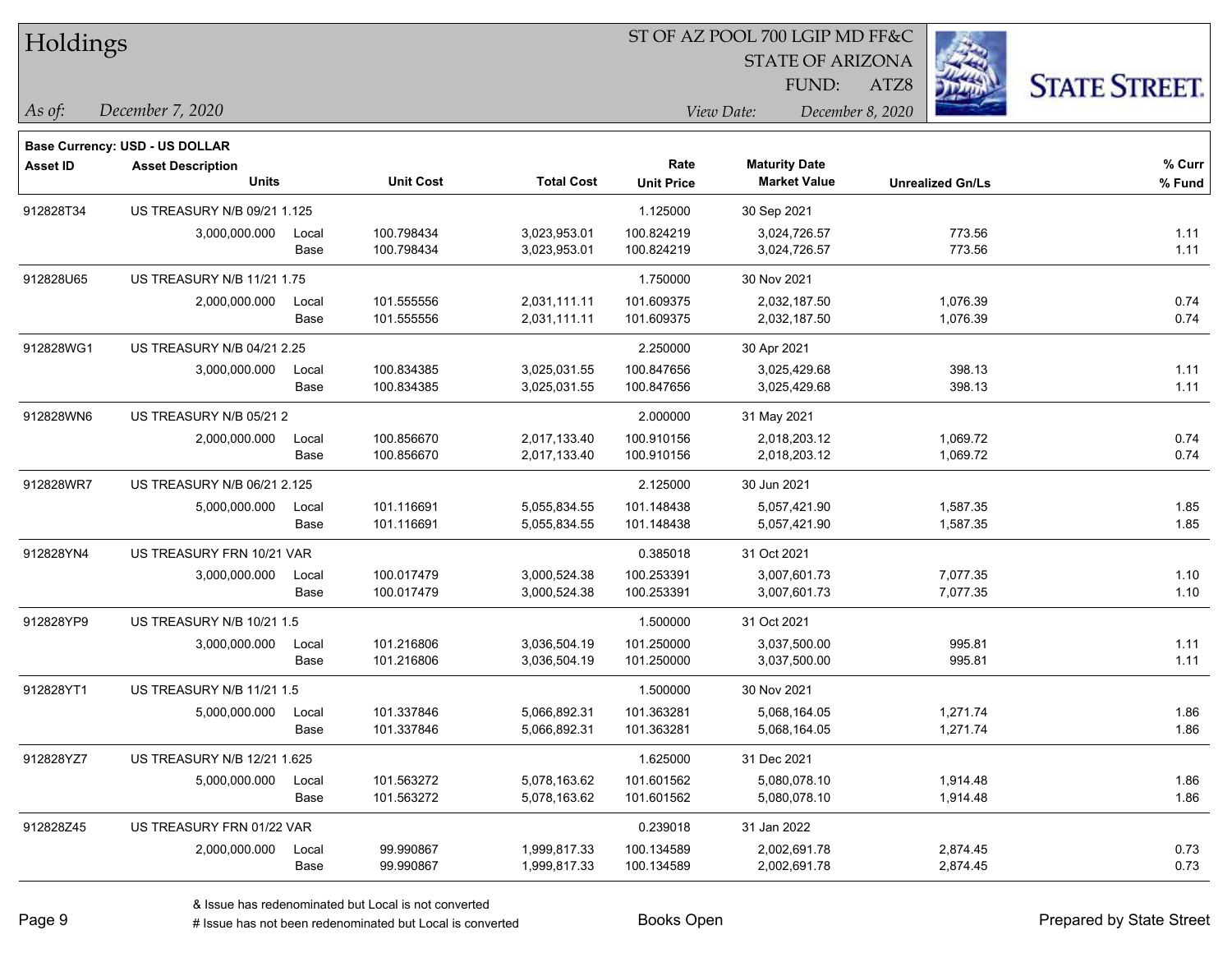| Holdings        |                                |       |                  |                   | ST OF AZ POOL 700 LGIP MD FF&C |                         |                         |                      |
|-----------------|--------------------------------|-------|------------------|-------------------|--------------------------------|-------------------------|-------------------------|----------------------|
|                 |                                |       |                  |                   |                                | <b>STATE OF ARIZONA</b> |                         |                      |
|                 |                                |       |                  |                   |                                | FUND:                   | ATZ8                    | <b>STATE STREET.</b> |
| As of:          | December 7, 2020               |       |                  |                   |                                | View Date:              | December 8, 2020        |                      |
|                 | Base Currency: USD - US DOLLAR |       |                  |                   |                                |                         |                         |                      |
| <b>Asset ID</b> | <b>Asset Description</b>       |       |                  |                   | Rate                           | <b>Maturity Date</b>    |                         | % Curr               |
|                 | <b>Units</b>                   |       | <b>Unit Cost</b> | <b>Total Cost</b> | <b>Unit Price</b>              | <b>Market Value</b>     | <b>Unrealized Gn/Ls</b> | % Fund               |
| 912828ZA1       | US TREASURY N/B 02/22 1.125    |       |                  |                   | 1.125000                       | 28 Feb 2022             |                         |                      |
|                 | 2,000,000.000                  | Local | 101.204645       | 2,024,092.89      | 101.234375                     | 2,024,687.50            | 594.61                  | 0.74                 |
|                 |                                | Base  | 101.204645       | 2,024,092.89      | 101.234375                     | 2,024,687.50            | 594.61                  | 0.74                 |
| 912828ZG8       | US TREASURY N/B 03/22 0.375    |       |                  |                   | 0.375000                       | 31 Mar 2022             |                         |                      |
|                 | 2,000,000.000                  | Local | 100.269377       | 2,005,387.54      | 100.328125                     | 2,006,562.50            | 1,174.96                | 0.74                 |
|                 |                                | Base  | 100.269377       | 2,005,387.54      | 100.328125                     | 2,006,562.50            | 1,174.96                | 0.74                 |
| 912828ZK9       | US TREASURY FRN 04/22 VAR      |       |                  |                   | 0.199018                       | 30 Apr 2022             |                         |                      |
|                 | 3,000,000.000                  | Local | 100.033807       | 3,001,014.20      | 100.091288                     | 3,002,738.64            | 1,724.44                | 1.10                 |
|                 |                                | Base  | 100.033807       | 3,001,014.20      | 100.091288                     | 3,002,738.64            | 1,724.44                | 1.10                 |
| 912828ZR4       | US TREASURY N/B 05/22 0.125    |       |                  |                   | 0.125000                       | 31 May 2022             |                         |                      |
|                 | 2,000,000.000                  | Local | 99.966580        | 1,999,331.60      | 99.992188                      | 1,999,843.76            | 512.16                  | 0.73                 |
|                 |                                | Base  | 99.966580        | 1,999,331.60      | 99.992188                      | 1,999,843.76            | 512.16                  | 0.73                 |
| 912828ZU7       | US TREASURY N/B 06/23 0.25     |       |                  |                   | 0.250000                       | 15 Jun 2023             |                         |                      |
|                 | 2,000,000.000                  | Local | 100.094769       | 2,001,895.38      | 100.195312                     | 2,003,906.24            | 2,010.86                | 0.73                 |
|                 |                                | Base  | 100.094769       | 2,001,895.38      | 100.195312                     | 2,003,906.24            | 2,010.86                | 0.73                 |
| 912828ZW3       | US TREASURY N/B 06/25 0.25     |       |                  |                   | 0.250000                       | 30 Jun 2025             |                         |                      |
|                 | 2,000,000.000                  | Local | 99.760751        | 1,995,215.01      | 99.531250                      | 1,990,625.00            | $-4,590.01$             | 0.73                 |
|                 |                                | Base  | 99.760751        | 1,995,215.01      | 99.531250                      | 1,990,625.00            | $-4,590.01$             | 0.73                 |
| 912828ZX1       | US TREASURY N/B 06/22 0.125    |       |                  |                   | 0.125000                       | 30 Jun 2022             |                         |                      |
|                 | 5,000,000.000                  | Local | 99.960262        | 4,998,013.08      | 99.980469                      | 4,999,023.45            | 1,010.37                | 1.83                 |
|                 |                                | Base  | 99.960262        | 4,998,013.08      | 99.980469                      | 4,999,023.45            | 1,010.37                | 1.83                 |
| 91282CAA9       | US TREASURY FRN 07/22 VAR      |       |                  |                   | 0.140018                       | 31 Jul 2022             |                         |                      |
|                 | 5,000,000.000                  | Local | 99.988353        | 4,999,417.66      | 100.012669                     | 5,000,633.45            | 1,215.79                | 1.83                 |
|                 |                                | Base  | 99.988353        | 4,999,417.66      | 100.012669                     | 5,000,633.45            | 1,215.79                | 1.83                 |
| 91282CAG6       | US TREASURY N/B 08/22 0.125    |       |                  |                   | 0.125000                       | 31 Aug 2022             |                         |                      |
|                 | 2,000,000.000                  | Local | 99.913581        | 1,998,271.61      | 99.972656                      | 1,999,453.12            | 1,181.51                | 0.73                 |
|                 |                                | Base  | 99.913581        | 1,998,271.61      | 99.972656                      | 1,999,453.12            | 1,181.51                | 0.73                 |
| 91282CAJ0       | US TREASURY N/B 08/25 0.25     |       |                  |                   | 0.250000                       | 31 Aug 2025             |                         |                      |
|                 | 2,000,000.000                  | Local | 99.292717        | 1,985,854.34      | 99.445312                      | 1,988,906.24            | 3,051.90                | 0.73                 |
|                 |                                | Base  | 99.292717        | 1,985,854.34      | 99.445312                      | 1,988,906.24            | 3,051.90                | 0.73                 |

 $\overline{\phantom{0}}$ 

 $\overline{\phantom{a}}$ 

 $\overline{\phantom{0}}$ 

 $\overline{\phantom{a}}$ 

 $\overline{\phantom{0}}$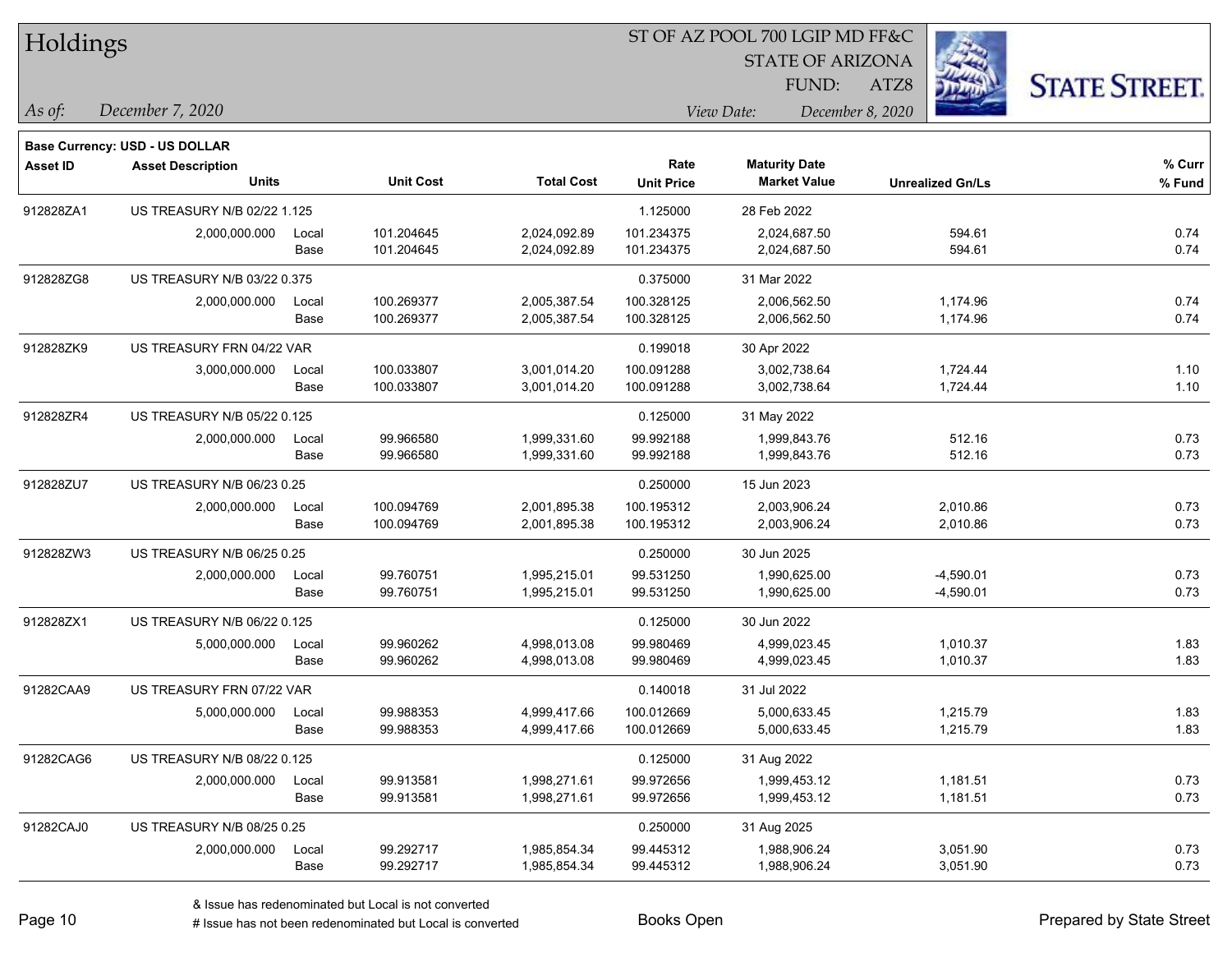| Holdings                  |                                          |               |                          |                              | ST OF AZ POOL 700 LGIP MD FF&C |                      |                              |                  |                            |                      |  |
|---------------------------|------------------------------------------|---------------|--------------------------|------------------------------|--------------------------------|----------------------|------------------------------|------------------|----------------------------|----------------------|--|
|                           |                                          |               |                          |                              |                                |                      | <b>STATE OF ARIZONA</b>      |                  |                            |                      |  |
|                           |                                          |               |                          |                              |                                |                      | FUND:                        | ATZ8             |                            | <b>STATE STREET.</b> |  |
| As of:                    | December 7, 2020                         |               |                          |                              | View Date:                     |                      |                              | December 8, 2020 |                            |                      |  |
|                           | Base Currency: USD - US DOLLAR           |               |                          |                              |                                |                      |                              |                  |                            |                      |  |
| Asset ID                  | <b>Asset Description</b><br><b>Units</b> |               | <b>Unit Cost</b>         | <b>Total Cost</b>            | Rate<br><b>Unit Price</b>      | <b>Maturity Date</b> | <b>Market Value</b>          |                  | <b>Unrealized Gn/Ls</b>    | % Curr<br>% Fund     |  |
| 91282CAM3                 | US TREASURY N/B 09/25 0.25               |               |                          |                              | 0.250000                       | 30 Sep 2025          |                              |                  |                            |                      |  |
|                           | 2,000,000.000                            | Local<br>Base | 99.762425<br>99.762425   | 1,995,248.50<br>1,995,248.50 | 99.390625<br>99.390625         |                      | 1,987,812.50<br>1,987,812.50 |                  | $-7,436.00$<br>$-7,436.00$ | 0.73<br>0.73         |  |
| 91282CAN1                 | US TREASURY N/B 09/22 0.125              |               |                          |                              | 0.125000                       | 30 Sep 2022          |                              |                  |                            |                      |  |
|                           | 2,000,000.000                            | Local<br>Base | 99.894765<br>99.894765   | 1,997,895.29<br>1,997,895.29 | 99.968750<br>99.968750         |                      | 1,999,375.00<br>1,999,375.00 |                  | 1,479.71<br>1,479.71       | 0.73<br>0.73         |  |
| 91282CAS0                 | US TREASURY FRN 10/22 VAR                |               |                          |                              | 0.140018                       | 31 Oct 2022          |                              |                  |                            |                      |  |
|                           | 3,000,000.000                            | Local<br>Base | 99.988488<br>99.988488   | 2,999,654.63<br>2,999,654.63 | 100.000033<br>100.000033       |                      | 3,000,000.99<br>3,000,000.99 |                  | 346.36<br>346.36           | 1.10<br>1.10         |  |
| 91282CAT8                 | US TREASURY N/B 10/25 0.25               |               |                          |                              | 0.250000                       | 31 Oct 2025          |                              |                  |                            |                      |  |
|                           | 2,000,000.000                            | Local<br>Base | 99.019265<br>99.019265   | 1,980,385.30<br>1,980,385.30 | 99.351562<br>99.351562         |                      | 1,987,031.24<br>1,987,031.24 |                  | 6,645.94<br>6,645.94       | 0.73<br>0.73         |  |
| 91282CAW1                 | US TREASURY N/B 11/23 0.25               |               |                          |                              | 0.250000                       | 15 Nov 2023          |                              |                  |                            |                      |  |
|                           | 2,000,000.000                            | Local<br>Base | 100.010235<br>100.010235 | 2,000,204.69<br>2,000,204.69 | 100.156250<br>100.156250       |                      | 2,003,125.00<br>2,003,125.00 |                  | 2,920.31<br>2,920.31       | 0.73<br>0.73         |  |
| 91282CAX9                 | US TREASURY N/B 11/22 0.125              |               |                          |                              | 0.125000                       | 30 Nov 2022          |                              |                  |                            |                      |  |
|                           | 3,000,000.000                            | Local<br>Base | 99.922421<br>99.922421   | 2,997,672.62<br>2,997,672.62 | 99.968750<br>99.968750         |                      | 2,999,062.50<br>2,999,062.50 |                  | 1,389.88<br>1,389.88       | 1.10<br>1.10         |  |
| 91282CAZ4                 | US TREASURY N/B 11/25 0.375              |               |                          |                              | 0.375000                       | 30 Nov 2025          |                              |                  |                            |                      |  |
|                           | 2,000,000.000                            | Local<br>Base | 99.754716<br>99.754716   | 1,995,094.32<br>1,995,094.32 | 99.929688<br>99.929688         |                      | 1,998,593.76<br>1,998,593.76 |                  | 3,499.44<br>3,499.44       | 0.73<br>0.73         |  |
| US DOLLAR Total           |                                          |               |                          |                              |                                |                      |                              |                  |                            |                      |  |
|                           | 175,452,065.240                          | Local         |                          | 176,754,278.21               |                                |                      | 177,340,894.91               |                  | 586,616.70                 | 65.00                |  |
| Original Face:            | 100,318,075.000                          | Base          |                          | 176,754,278.21               |                                |                      | 177,340,894.91               |                  | 586,616.70                 | 65.00                |  |
| <b>FIXED INCOME Total</b> |                                          |               |                          |                              |                                |                      |                              |                  |                            |                      |  |
| Original Face:            | 175,452,065.240<br>100,318,075.000       | Base          |                          | 176,754,278.21               |                                |                      | 177,340,894.91               |                  | 586,616.70                 | 65.00                |  |

Page 11

 $\overline{\phantom{0}}$ 

 $\overline{\phantom{0}}$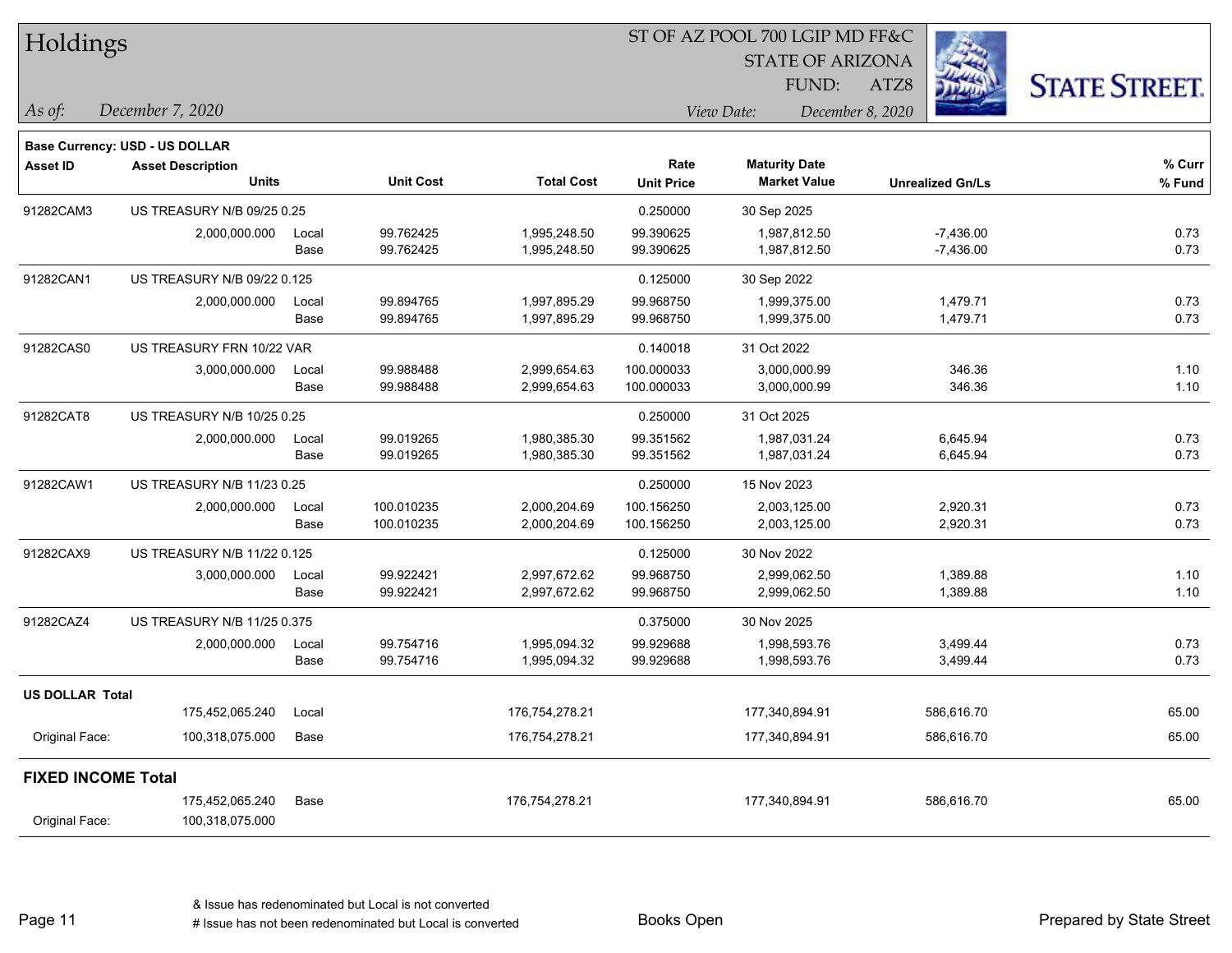| Holdings                                                                                      |                  |                   |                           | ST OF AZ POOL 700 LGIP MD FF&C<br><b>STATE OF ARIZONA</b> |                          |                         |                      |  |
|-----------------------------------------------------------------------------------------------|------------------|-------------------|---------------------------|-----------------------------------------------------------|--------------------------|-------------------------|----------------------|--|
| December 7, 2020<br>As of:                                                                    |                  |                   |                           | FUND:<br>View Date:                                       | ATZ8<br>December 8, 2020 |                         | <b>STATE STREET.</b> |  |
| <b>Base Currency: USD - US DOLLAR</b><br><b>Asset Description</b><br>Asset ID<br><b>Units</b> | <b>Unit Cost</b> | <b>Total Cost</b> | Rate<br><b>Unit Price</b> | <b>Maturity Date</b><br><b>Market Value</b>               |                          | <b>Unrealized Gn/Ls</b> | % Curr<br>% Fund     |  |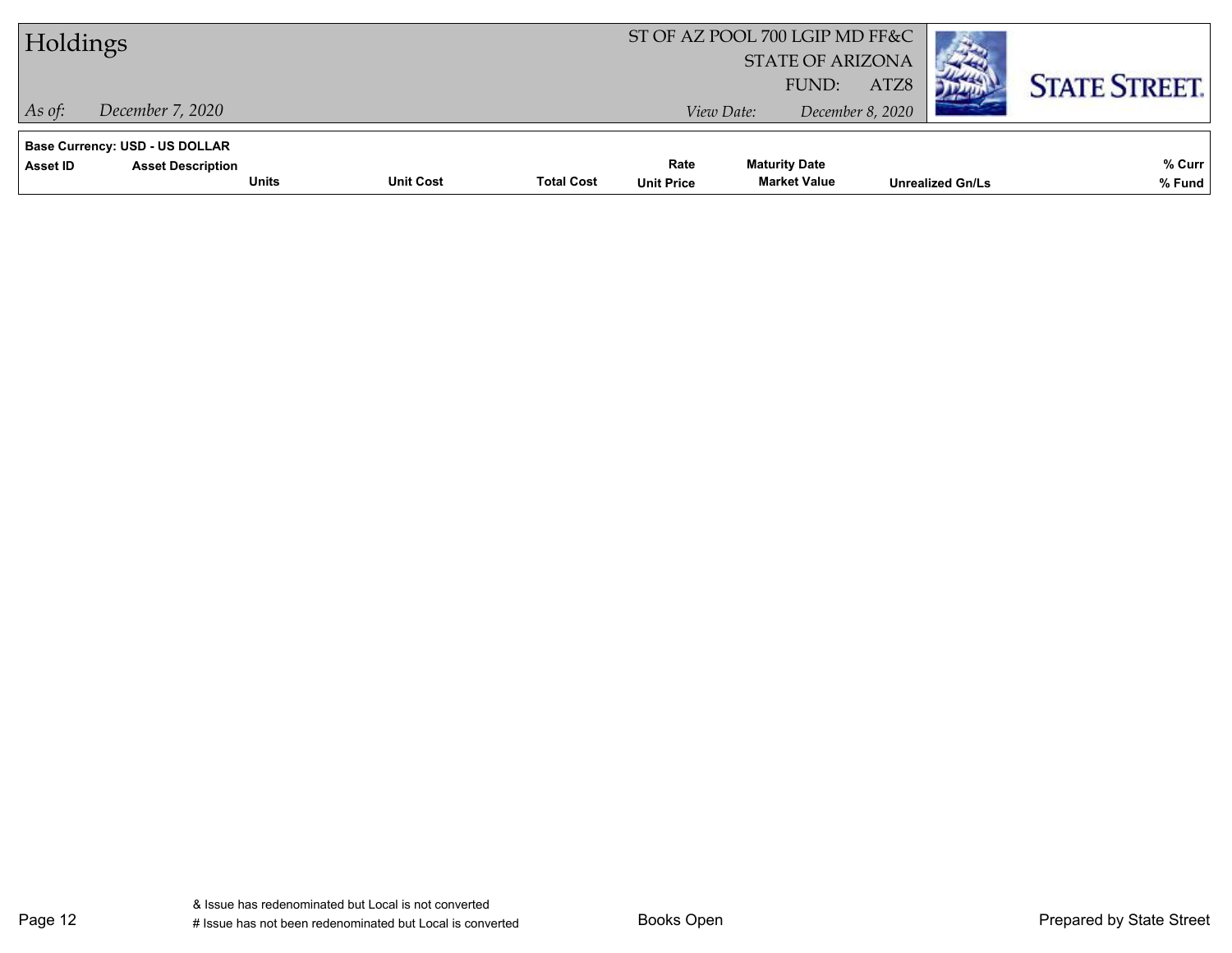| Holdings          |                                          |      |                  |                   |                           | ST OF AZ POOL 700 LGIP MD FF&C<br><b>STATE OF ARIZONA</b> |                                             |                          | <b>STATE STREET.</b>    |                  |
|-------------------|------------------------------------------|------|------------------|-------------------|---------------------------|-----------------------------------------------------------|---------------------------------------------|--------------------------|-------------------------|------------------|
| $\vert$ As of:    | December 7, 2020                         |      |                  |                   |                           | View Date:                                                | FUND:                                       | ATZ8<br>December 8, 2020 |                         |                  |
|                   | <b>Base Currency: USD - US DOLLAR</b>    |      |                  |                   |                           |                                                           |                                             |                          |                         |                  |
| Asset ID          | <b>Asset Description</b><br><b>Units</b> |      | <b>Unit Cost</b> | <b>Total Cost</b> | Rate<br><b>Unit Price</b> |                                                           | <b>Maturity Date</b><br><b>Market Value</b> |                          | <b>Unrealized Gn/Ls</b> | % Curr<br>% Fund |
| <b>FUND Total</b> |                                          |      |                  |                   |                           |                                                           |                                             |                          |                         |                  |
| Original Face:    | 270,941,141.230<br>100,318,075.000       | Base |                  | 272,240,980.07    |                           |                                                           | 272,827,596.77                              |                          | 586.616.70              | 100.00           |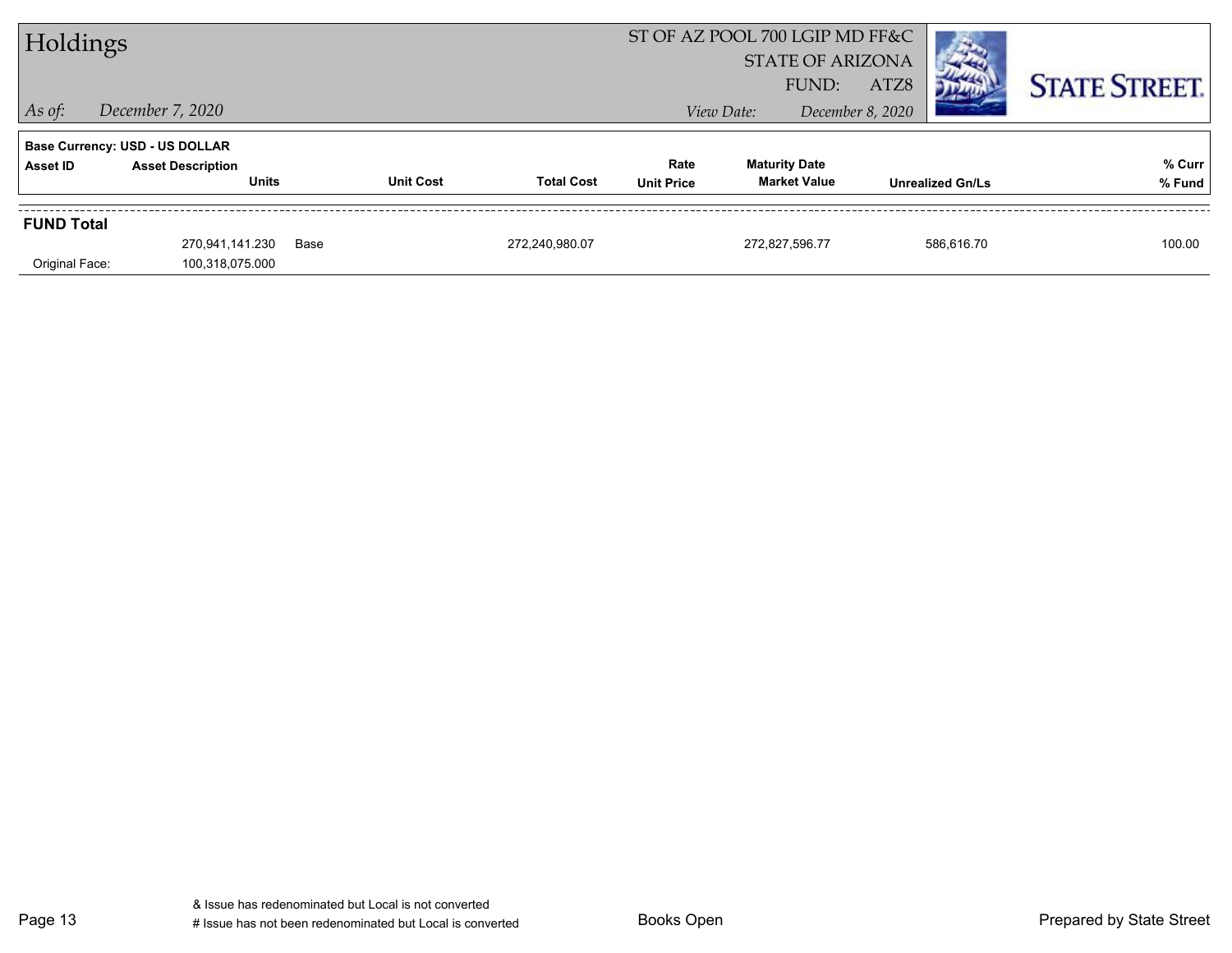## Currency Summary

*As of: December 7, 2020*

# ST OF AZ POOL 700 LGIP MD FF&C

STATE OF ARIZONA

ATZ8



*View Date: December 8, 2020*FUND:

#### **Base Currency:USD - US DOLLAR**

|                        |                 |       |                   |                     | % Currency |                         |                          |                           |
|------------------------|-----------------|-------|-------------------|---------------------|------------|-------------------------|--------------------------|---------------------------|
|                        | <b>Units</b>    |       | <b>Total Cost</b> | <b>Market Value</b> | % Fund     | <b>Unreal Sec Gn/Ls</b> | <b>Unreal Curr Gn/Ls</b> | <b>Total Unreal Gn/Ls</b> |
| <b>US DOLLAR</b>       |                 |       |                   |                     |            |                         | Exchange Rate:           | 1.000000                  |
| <b>CASH</b>            |                 |       |                   |                     |            |                         |                          |                           |
|                        | 489,075.990     | Local | 489,075.99        | 489,075.99          | 0.18       | 0.00                    |                          | 0.00                      |
|                        |                 | Base  | 489,075.99        | 489,075.99          | 0.18       | 0.00                    | 0.00                     | 0.00                      |
| <b>CASH EQUIVALENT</b> |                 |       |                   |                     |            |                         |                          |                           |
|                        | 95,000,000.000  | Local | 94,997,625.87     | 94,997,625.87       | 34.82      | 0.00                    |                          | 0.00                      |
|                        |                 | Base  | 94,997,625.87     | 94,997,625.87       | 34.82      | 0.00                    | 0.00                     | 0.00                      |
| <b>FIXED INCOME</b>    |                 |       |                   |                     |            |                         |                          |                           |
|                        | 175,452,065.240 | Local | 176,754,278.21    | 177,340,894.91      | 65.00      | 586,616.70              |                          | 586,616.70                |
| Original Face:         | 100,318,075.000 | Base  | 176,754,278.21    | 177,340,894.91      | 65.00      | 586,616.70              | 0.00                     | 586,616.70                |
| <b>US DOLLAR Total</b> |                 |       |                   |                     |            |                         |                          |                           |
|                        | 270,941,141.230 | Local | 272,240,980.07    | 272,827,596.77      | 100.00     | 586,616.70              |                          | 586,616.70                |
| Original Face:         | 100,318,075.000 | Base  | 272,240,980.07    | 272,827,596.77      | 100.00     | 586,616.70              | 0.00                     | 586,616.70                |
| <b>FUND Total</b>      |                 |       |                   |                     |            |                         |                          |                           |
|                        | 270,941,141.230 | Base  | 272,240,980.07    | 272,827,596.77      | 100.00     | 586,616.70              | 0.00                     | 586,616.70                |
| Original Face:         | 100,318,075.000 |       |                   |                     |            |                         |                          |                           |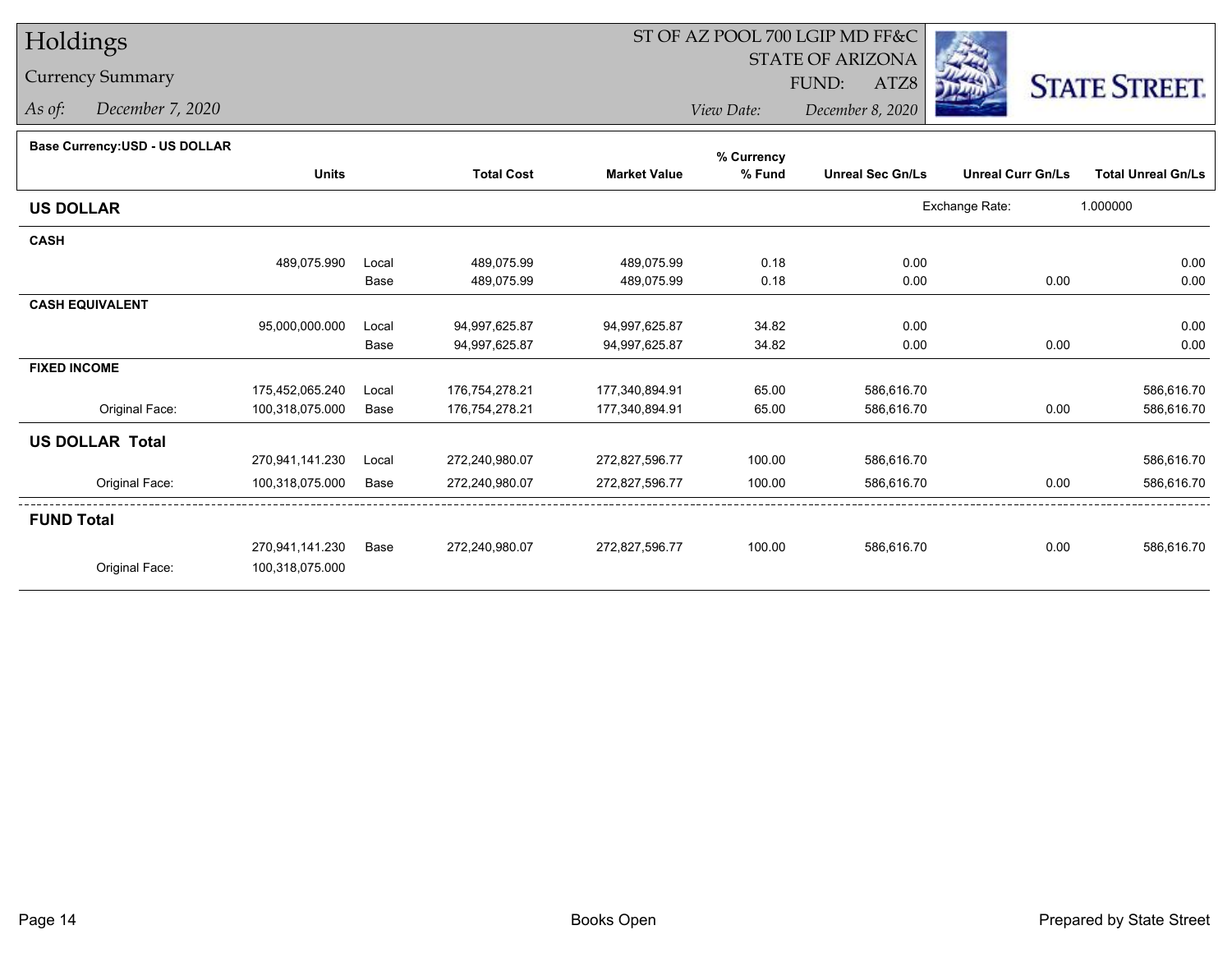|                   | Holdings                              |                   |                     |            | ST OF AZ POOL 700 LGIP MD FF&C           |                          |                           |  |
|-------------------|---------------------------------------|-------------------|---------------------|------------|------------------------------------------|--------------------------|---------------------------|--|
|                   | <b>Asset Summary</b>                  |                   |                     |            | <b>STATE OF ARIZONA</b><br>FUND:<br>ATZ8 |                          |                           |  |
|                   |                                       |                   |                     |            |                                          |                          | <b>STATE STREET.</b>      |  |
| As of:            | December 7, 2020                      |                   |                     | View Date: | December 8, 2020                         |                          |                           |  |
|                   | <b>Base Currency: USD - US DOLLAR</b> |                   |                     |            |                                          |                          |                           |  |
|                   | <b>Units</b>                          | <b>Total Cost</b> | <b>Market Value</b> | % Fund     | <b>Unreal Sec Gn/Ls</b>                  | <b>Unreal Curr Gn/Ls</b> | <b>Total Unreal Gn/Ls</b> |  |
| <b>CASH</b>       |                                       |                   |                     |            |                                          |                          |                           |  |
| <b>US DOLLAR</b>  |                                       |                   |                     |            |                                          |                          |                           |  |
|                   | 489,075.990                           | 489,075.99        | 489,075.99          | 0.18       | 0.00                                     | 0.00                     | 0.00                      |  |
| <b>CASH Total</b> |                                       |                   |                     |            |                                          |                          |                           |  |
|                   | 489,075.990                           | 489,075.99        | 489,075.99          | 0.18       | 0.00                                     | 0.00                     | 0.00                      |  |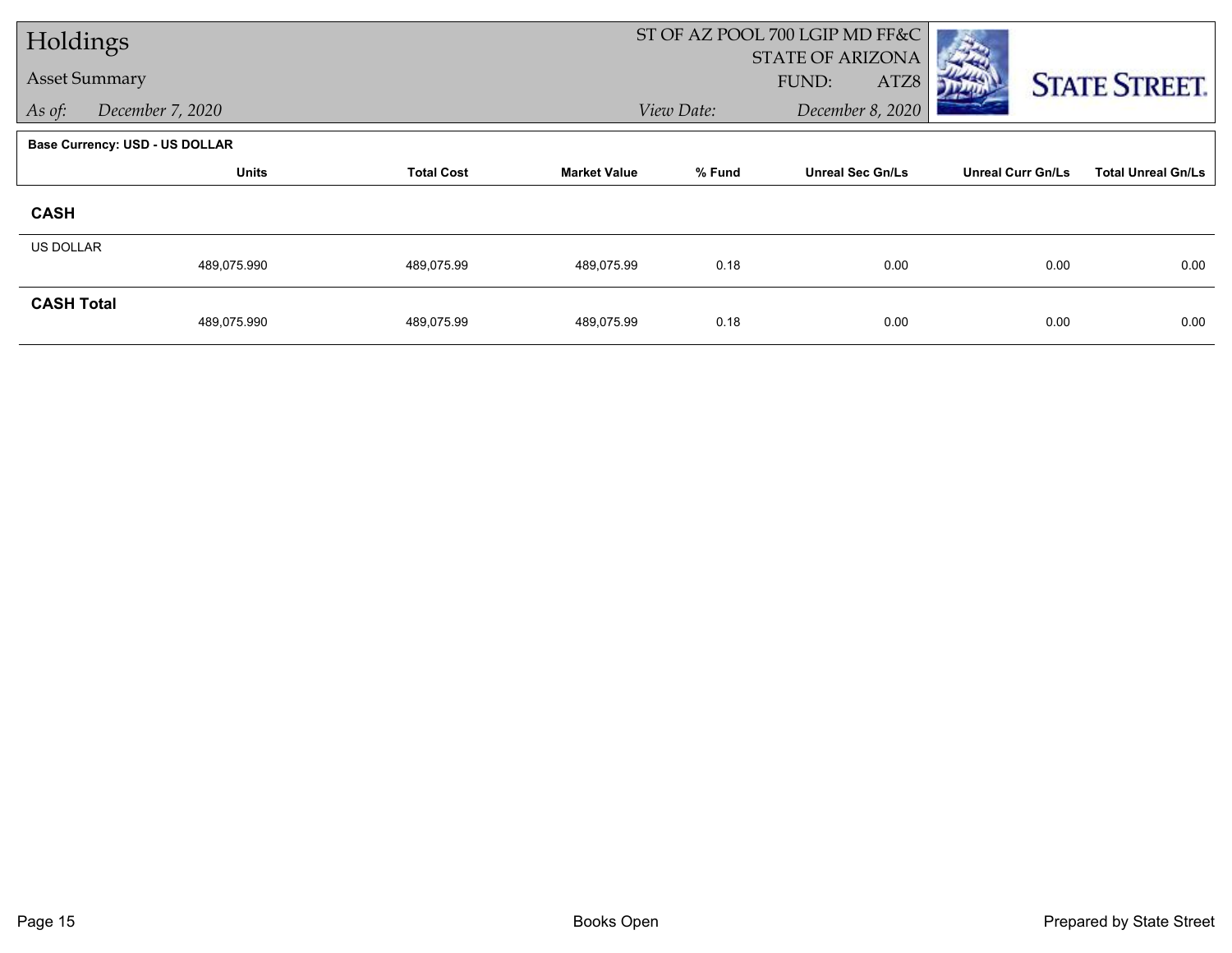|           | Holdings                       |                   |                     | ST OF AZ POOL 700 LGIP MD FF&C |                         |                          |                           |
|-----------|--------------------------------|-------------------|---------------------|--------------------------------|-------------------------|--------------------------|---------------------------|
|           |                                |                   |                     |                                | <b>STATE OF ARIZONA</b> |                          |                           |
|           | <b>Asset Summary</b>           |                   |                     |                                | FUND:<br>ATZ8           |                          | <b>STATE STREET.</b>      |
| As of:    | December 7, 2020               |                   |                     | View Date:<br>December 8, 2020 |                         |                          |                           |
|           | Base Currency: USD - US DOLLAR |                   |                     |                                |                         |                          |                           |
|           | <b>Units</b>                   | <b>Total Cost</b> | <b>Market Value</b> | % Fund                         | <b>Unreal Sec Gn/Ls</b> | <b>Unreal Curr Gn/Ls</b> | <b>Total Unreal Gn/Ls</b> |
|           | <b>CASH EQUIVALENT</b>         |                   |                     |                                |                         |                          |                           |
| US DOLLAR |                                |                   |                     |                                |                         |                          |                           |
|           | 95,000,000.000                 | 94,997,625.87     | 94,997,625.87       | 34.82                          | 0.00                    | 0.00                     | 0.00                      |
|           | <b>CASH EQUIVALENT Total</b>   |                   |                     |                                |                         |                          |                           |
|           | 95,000,000.000                 | 94,997,625.87     | 94,997,625.87       | 34.82                          | 0.00                    | 0.00                     | 0.00                      |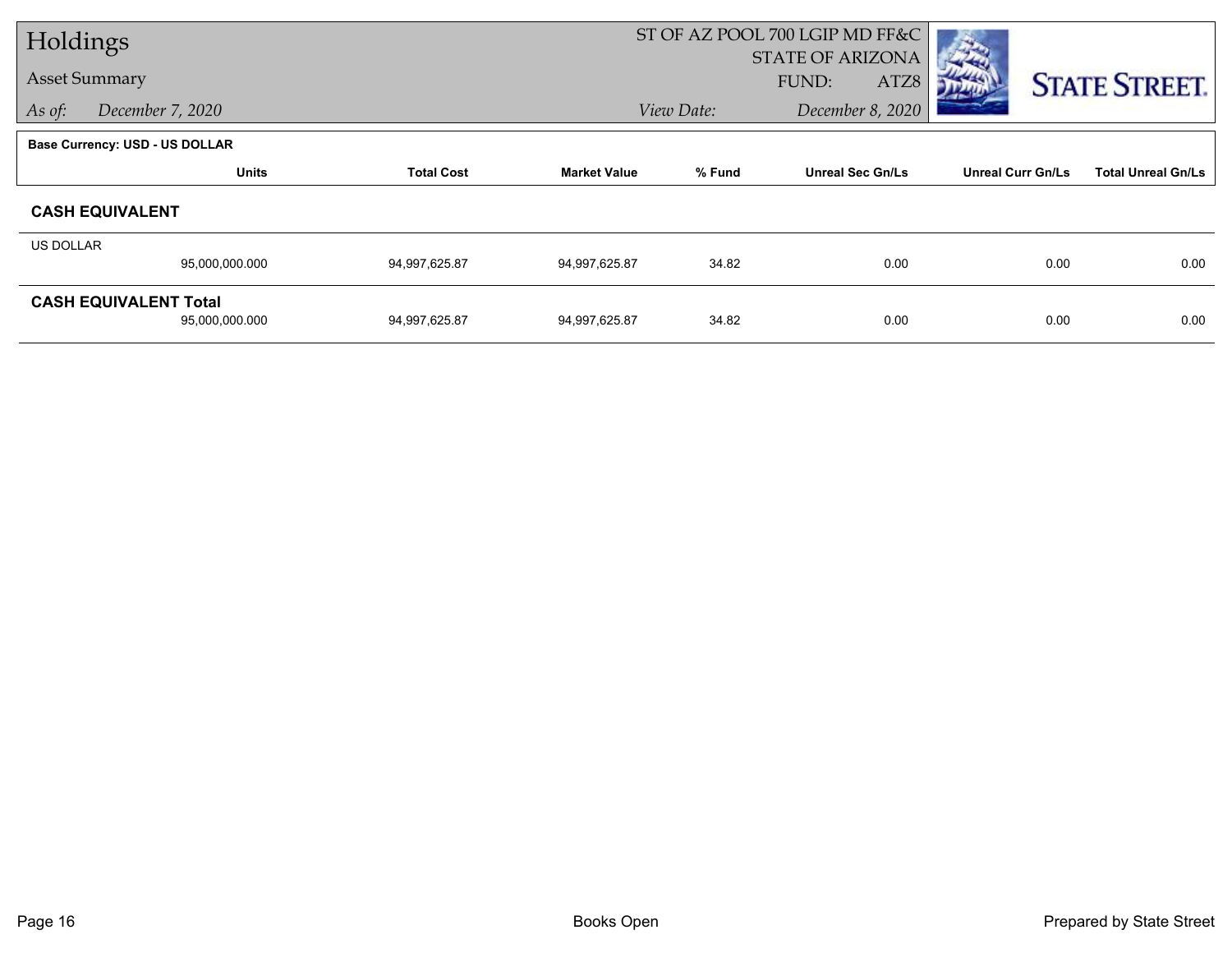| Holdings             |                                       |                   |                     | ST OF AZ POOL 700 LGIP MD FF&C |                         |                          |                           |
|----------------------|---------------------------------------|-------------------|---------------------|--------------------------------|-------------------------|--------------------------|---------------------------|
|                      |                                       |                   |                     |                                | <b>STATE OF ARIZONA</b> |                          |                           |
| <b>Asset Summary</b> |                                       |                   |                     |                                | FUND:<br>ATZ8           |                          | <b>STATE STREET.</b>      |
| As of:               | December 7, 2020                      |                   |                     | View Date:                     | December 8, 2020        |                          |                           |
|                      | <b>Base Currency: USD - US DOLLAR</b> |                   |                     |                                |                         |                          |                           |
|                      | <b>Units</b>                          | <b>Total Cost</b> | <b>Market Value</b> | % Fund                         | <b>Unreal Sec Gn/Ls</b> | <b>Unreal Curr Gn/Ls</b> | <b>Total Unreal Gn/Ls</b> |
|                      | <b>FIXED INCOME</b>                   |                   |                     |                                |                         |                          |                           |
| US DOLLAR            |                                       |                   |                     |                                |                         |                          |                           |
|                      | 175,452,065.240                       | 176,754,278.21    | 177,340,894.91      | 65.00                          | 586,616.70              | 0.00                     | 586,616.70                |
|                      | <b>FIXED INCOME Total</b>             |                   |                     |                                |                         |                          |                           |
|                      | 175,452,065.240                       | 176,754,278.21    | 177,340,894.91      | 65.00                          | 586,616.70              | 0.00                     | 586,616.70                |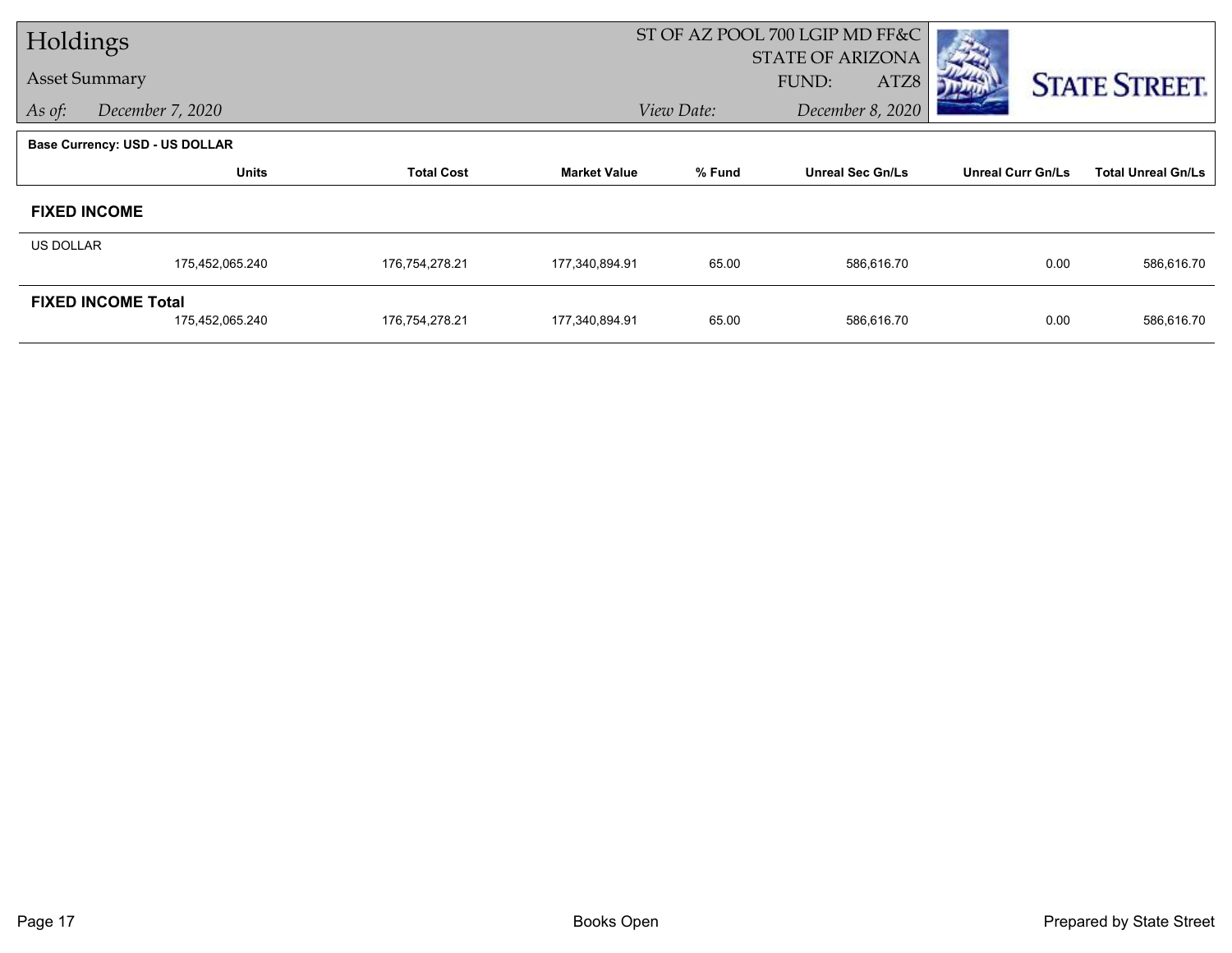| Holdings          |                                       |                   |                     |            | ST OF AZ POOL 700 LGIP MD FF&C |                   |                           |
|-------------------|---------------------------------------|-------------------|---------------------|------------|--------------------------------|-------------------|---------------------------|
|                   |                                       |                   |                     |            | <b>STATE OF ARIZONA</b>        |                   |                           |
|                   | <b>Asset Summary</b>                  |                   |                     |            | ATZ8<br>FUND:                  |                   | <b>STATE STREET.</b>      |
| As of:            | December 7, 2020                      |                   |                     | View Date: | December 8, 2020               |                   |                           |
|                   | <b>Base Currency: USD - US DOLLAR</b> |                   |                     |            |                                |                   |                           |
|                   | <b>Units</b>                          | <b>Total Cost</b> | <b>Market Value</b> | % Fund     | <b>Unreal Sec Gn/Ls</b>        | Unreal Curr Gn/Ls | <b>Total Unreal Gn/Ls</b> |
| <b>FUND Total</b> |                                       |                   |                     |            |                                |                   |                           |
|                   | 270,941,141.230                       | 272,240,980.07    | 272,827,596.77      | 100.00     | 586,616.70                     | 0.00              | 586,616.70                |